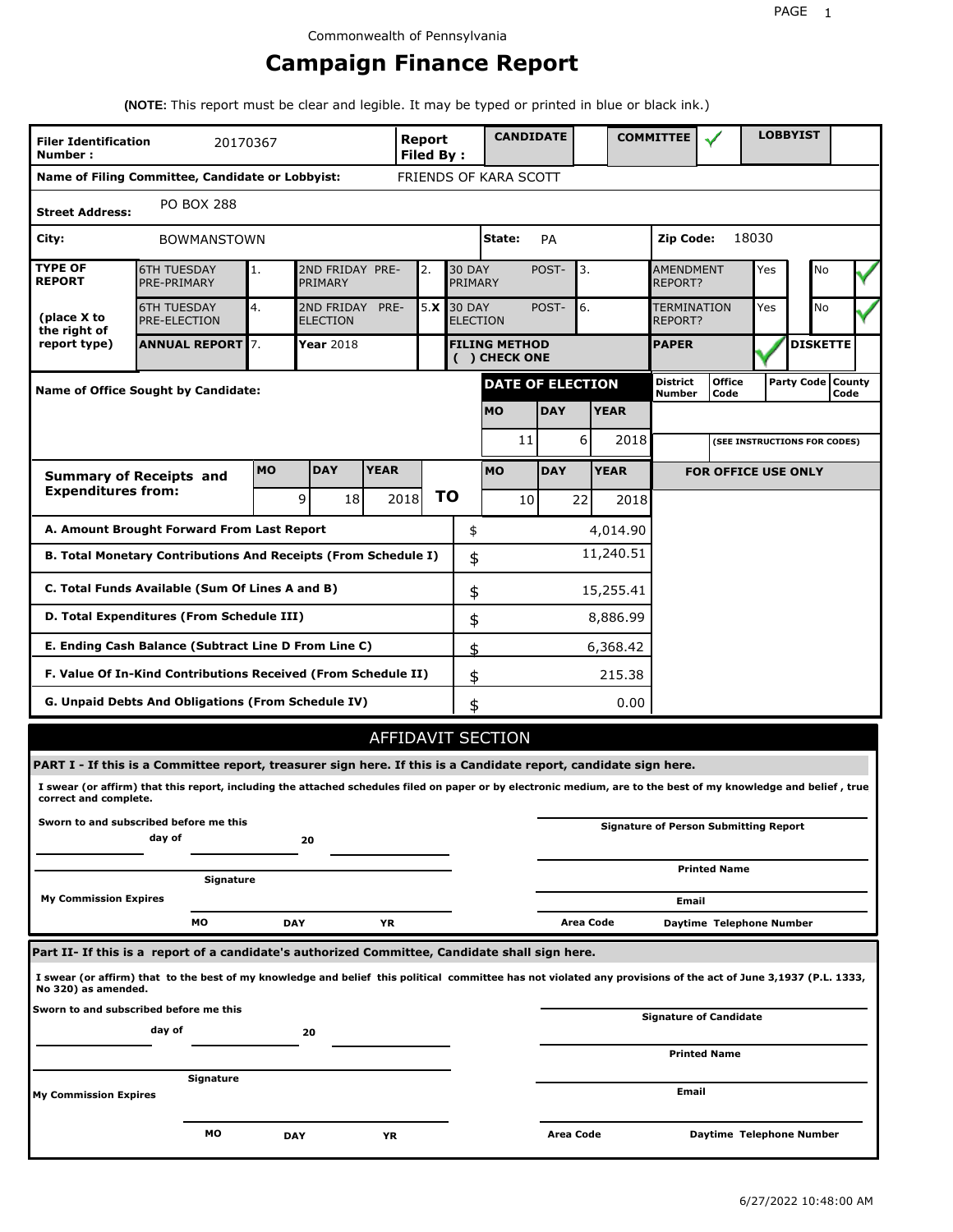### **SCHEDULE I CONTRIBUTIONS AND RECEIPTS Detailed Summary Page**

**Name of Filing Committee or Candidate Reporting Period Reporting Period** FRIENDS OF KARA SCOTT **From:** 9/18/2018 **To:** 10/22/2018 **1. Unitemized Contributions Received - \$ 50.00 or Less Per Contributor TOTAL for the Reporting Period (1) \$** 1,025.00 **2. Contributions Received - \$ 50.01 To \$250.00 (From Part A and Part B) TOTAL for the Reporting Period (2) Contributions Received From Political Committees (Part A) All Other Contributions (Part B) \$ \$ \$** 350.00 4,055.00 4,405.00 **3. Contributions Received Over \$250.00 (From Part C and Part D) TOTAL for the Reporting Period (3) Contributions Received From Political Committees (Part C) All Other Contributions (Part D) \$ \$ \$** 3,000.51 2,550.00 5,550.51 **4. Other Receipts, Refunds, Interest Earned, Returned Checks, Etc . (From Part E) TOTAL for the Reporting Period (4) \$** 260.00 **Total Monetary Contributions and Receipts During this Reporting Period (Add and enter amount totals from Boxes 1,2,3 and 4; also enter this amount on Page1, Report Cover Page, Item B.) \$** 11,240.51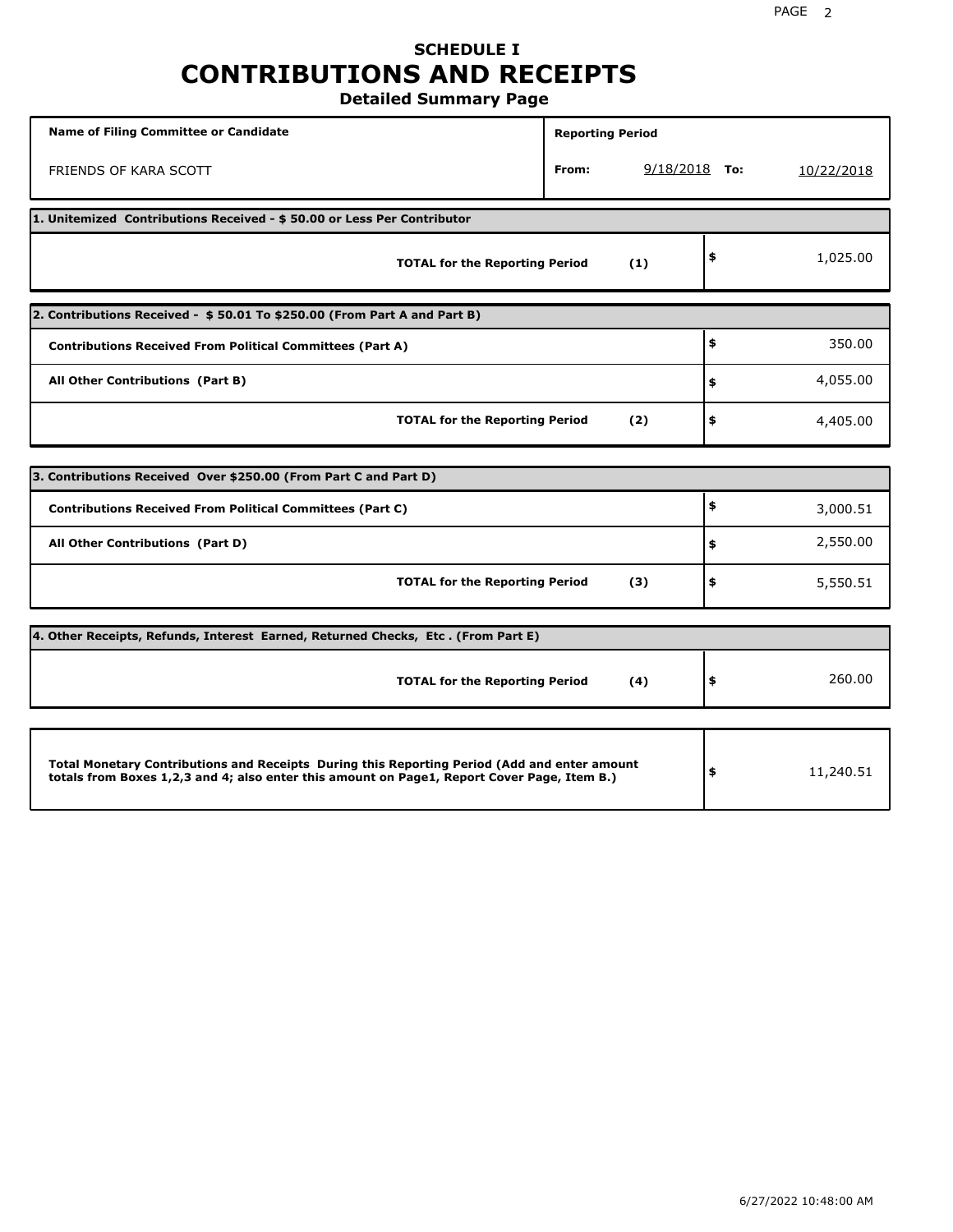PAGE 3

#### **Name of Filing Committee or Candidate Reporting Period Reporting Period** FRIENDS OF KARA SCOTT **From:** 9/18/2018 **To:** 10/22/2018  **PART A CONTRIBUTIONS RECEIVED FROM POLITICAL COMMITTEES \$50.01 TO \$250.00 Use this Part to itemize only contributions received from political committees with an aggregate value from \$50.01 to \$250.00 in the reporting period. DATE AMOUNT MO DAY YEAR Mailing Address City State Zip Code (Plus 4) City \$ Full Name of Contributing Committee** CARBON COUNTY LABOR CHAPTER 918 MAIN ROAD LEHIGHTON PA 18235 100.00 7 30 2018 **MO DAY YEAR Mailing Address** City **State Zip Code (Plus 4)** State **Zip Code (Plus 4) \$ Full Name of Contributing Committee** CARBON COUNTY LABOR CHAPTER 918 MAIN ROAD LEHIGHTON PA 18235 50.00 9 24 2018 **MO DAY YEAR Mailing Address** City **FASTON State Zip Code (Plus 4) \$ Full Name of Contributing Committee** COMM. TO ELECT ROBERT FREEMAN 711 W. BURKE STREET EASTON PA 18042 100.00 9 24 2018 **MO DAY YEAR Mailing Address** City **State Zip Code (Plus 4)** State **Zip Code (Plus 4) \$ Full Name of Contributing Committee** LEHIGHTON DEMOCRATIC CLUB 184 S. FIRST STREET LEHIGHTON PA 18235 100.00 10 16 2018

**Enter Grand Total of Part A on Schedule I, Detailed Summary Page, Section 2.**

**PAGE TOTAL**

**\$** 350.00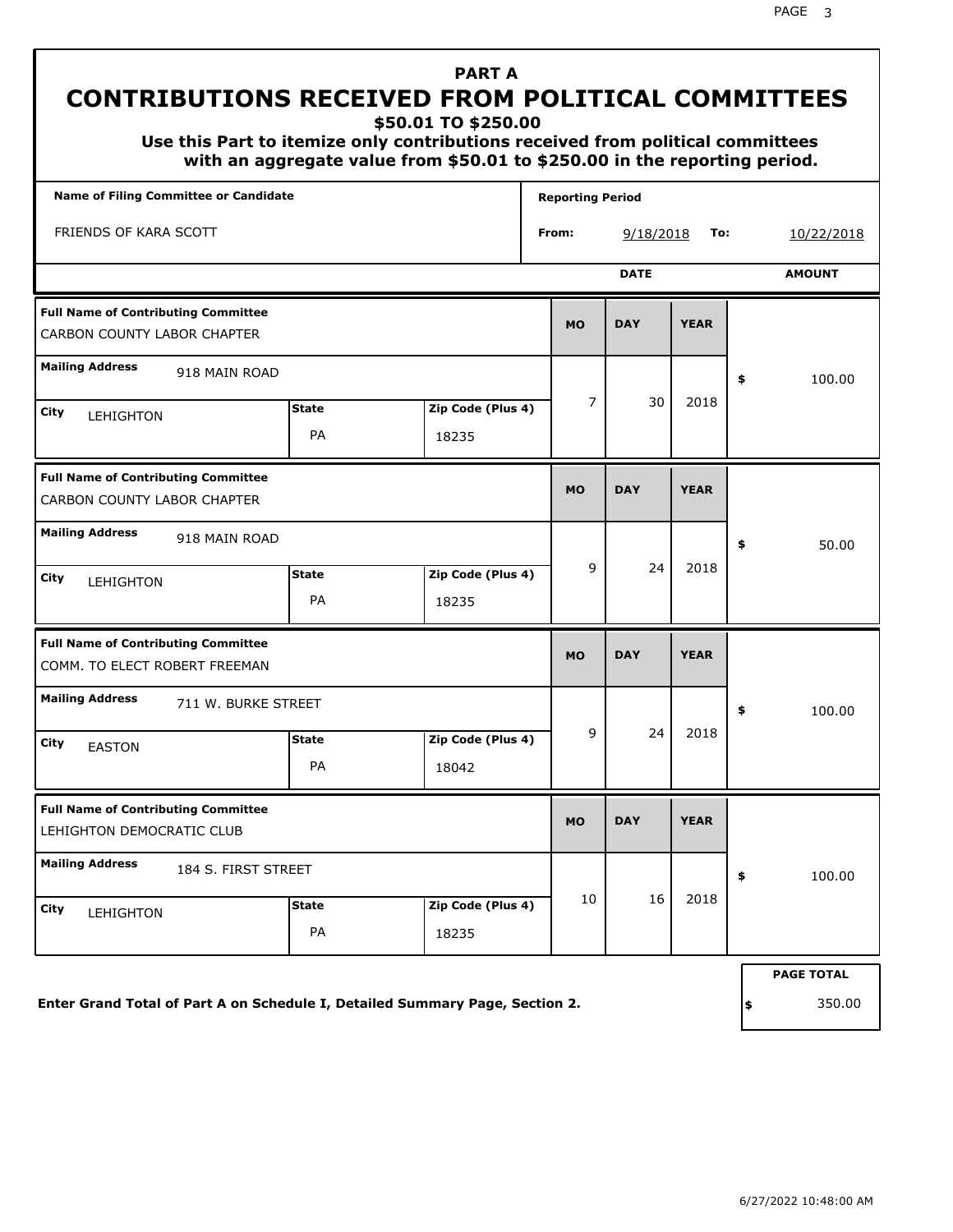|                                                        |                    | <b>PART B</b><br>ALL OTHER CONTRIBUTIONS<br>\$50.01 TO \$250.00<br>Use this Part to itemize all other contributions with an aggregate value from<br>\$50.01 to \$250.00 in the reporting period.<br>(Exclude contributions from political committees reported in Part A) |                         |             |                 |               |       |
|--------------------------------------------------------|--------------------|--------------------------------------------------------------------------------------------------------------------------------------------------------------------------------------------------------------------------------------------------------------------------|-------------------------|-------------|-----------------|---------------|-------|
| <b>Name of Filing Committee or Candidate</b>           |                    |                                                                                                                                                                                                                                                                          | <b>Reporting Period</b> |             |                 |               |       |
| FRIENDS OF KARA SCOTT                                  | From:              |                                                                                                                                                                                                                                                                          |                         |             | $9/18/2018$ To: | 10/22/2018    |       |
|                                                        |                    |                                                                                                                                                                                                                                                                          |                         | <b>DATE</b> |                 | <b>AMOUNT</b> |       |
| <b>Full Name of Contributor</b><br><b>JAMES HASSAN</b> |                    |                                                                                                                                                                                                                                                                          | <b>MO</b>               | <b>DAY</b>  | <b>YEAR</b>     |               |       |
| <b>Mailing Address</b><br>733 GILMORE COURT            |                    |                                                                                                                                                                                                                                                                          |                         |             |                 | \$<br>100.00  |       |
| City<br>CHARLESTON                                     | <b>State</b>       | Zip Code (Plus 4)                                                                                                                                                                                                                                                        | 6                       | 28          | 2018            |               |       |
|                                                        | <b>SC</b>          | 29412                                                                                                                                                                                                                                                                    |                         |             |                 |               |       |
| <b>Full Name of Contributor</b><br>RANDALL NEWNHAM     |                    |                                                                                                                                                                                                                                                                          | <b>MO</b>               | <b>DAY</b>  | <b>YEAR</b>     |               |       |
| <b>Mailing Address</b><br>4489 DELMAR DRIVE            |                    |                                                                                                                                                                                                                                                                          |                         |             |                 | \$<br>100.00  |       |
| City<br>READING                                        | <b>State</b><br>PA | Zip Code (Plus 4)<br>19606                                                                                                                                                                                                                                               | 7                       | 23          | 2018            |               |       |
| <b>Full Name of Contributor</b><br>ANGELIQUE YAICH     |                    |                                                                                                                                                                                                                                                                          | <b>MO</b>               | <b>DAY</b>  | <b>YEAR</b>     |               |       |
| <b>Mailing Address</b><br>131 NORTH AVENUE             |                    |                                                                                                                                                                                                                                                                          |                         |             |                 | ÷,            | 55.00 |
| City<br><b>JIM THORPE</b>                              | <b>State</b>       | Zip Code (Plus 4)                                                                                                                                                                                                                                                        | 8                       | 4           | 2018            |               |       |
|                                                        | PA                 | 18229                                                                                                                                                                                                                                                                    |                         |             |                 |               |       |
| <b>Full Name of Contributor</b><br>ALFREDA LANTZY      |                    |                                                                                                                                                                                                                                                                          | <b>MO</b>               | <b>DAY</b>  | <b>YEAR</b>     |               |       |
| <b>Mailing Address</b><br>570 FRANKLIN AVENUE          |                    |                                                                                                                                                                                                                                                                          |                         |             |                 | \$<br>200.00  |       |
| City<br>PALMERTON                                      | <b>State</b><br>PA | Zip Code (Plus 4)<br>18071                                                                                                                                                                                                                                               | 8                       | 14          | 2018            |               |       |
| <b>Full Name of Contributor</b><br>PATRICIA PASSICK    |                    |                                                                                                                                                                                                                                                                          | <b>MO</b>               | <b>DAY</b>  | <b>YEAR</b>     |               |       |
| <b>Mailing Address</b><br>570 FRANKLIN AVENUE          |                    |                                                                                                                                                                                                                                                                          |                         |             |                 | \$<br>100.00  |       |
| City<br>PALMERTON                                      | <b>State</b>       | Zip Code (Plus 4)                                                                                                                                                                                                                                                        | 8                       | 14          | 2018            |               |       |
|                                                        | PA                 | 18071                                                                                                                                                                                                                                                                    |                         |             |                 |               |       |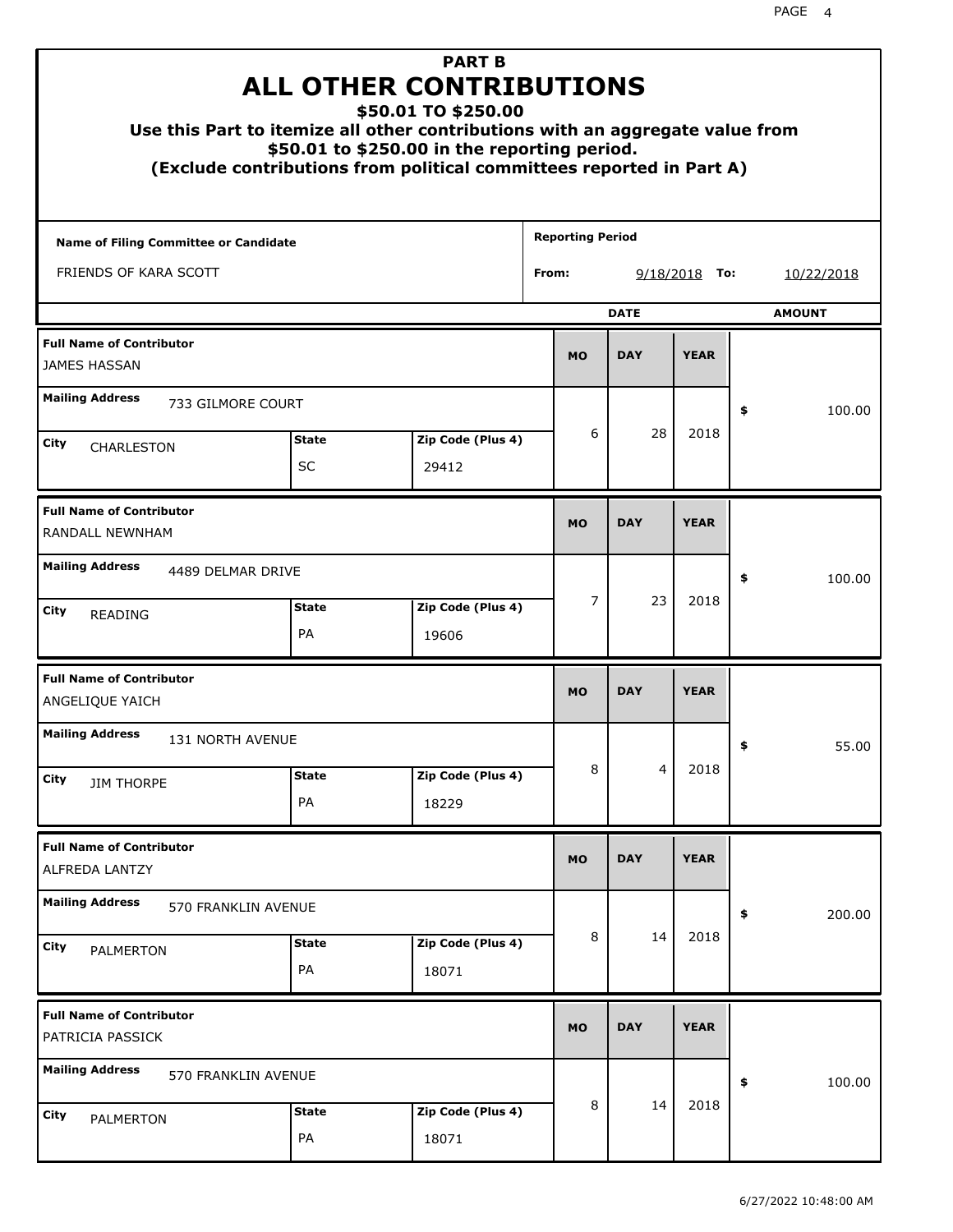| <b>Full Name of Contributor</b><br><b>KATHY FALLOW</b>   |                     |                            | <b>MO</b> | <b>DAY</b> | <b>YEAR</b> |              |
|----------------------------------------------------------|---------------------|----------------------------|-----------|------------|-------------|--------------|
| <b>Mailing Address</b>                                   | 365 EDGEMONT AVENUE |                            |           |            |             | \$<br>100.00 |
| <b>City</b><br>PALMERTON                                 | <b>State</b><br>PA  | Zip Code (Plus 4)<br>18071 | 8         | 15         | 2018        |              |
| <b>Full Name of Contributor</b><br><b>BARBARA SIPLER</b> |                     |                            | <b>MO</b> | <b>DAY</b> | <b>YEAR</b> |              |
| <b>Mailing Address</b>                                   | 500 FAIRVIEW STREET |                            |           |            |             | 100.00<br>\$ |
| <b>City</b><br>WEATHERLY                                 | <b>State</b><br>PA  | Zip Code (Plus 4)<br>18255 | 9         | 18         | 2018        |              |
| <b>Full Name of Contributor</b><br>CAROL O'BRIEN         |                     |                            | <b>MO</b> | <b>DAY</b> | <b>YEAR</b> |              |
| <b>Mailing Address</b><br>329 NORTH 5TH ST.              |                     |                            | 9         | 18         | 2018        | 100.00<br>\$ |
| City<br>LEHIGHTON                                        | <b>State</b><br>PA  | Zip Code (Plus 4)<br>18235 |           |            |             |              |
|                                                          |                     |                            |           |            |             |              |
| <b>Full Name of Contributor</b><br>RONALD SHEEHAN        |                     |                            | <b>MO</b> | <b>DAY</b> | <b>YEAR</b> |              |
| <b>Mailing Address</b><br>823 CENTER AVENUE              |                     |                            |           |            |             | 100.00<br>\$ |
| <b>City</b><br><b>JIM THORPE</b>                         | <b>State</b><br>PA  | Zip Code (Plus 4)<br>18229 | 9         | 19         | 2018        |              |
| <b>Full Name of Contributor</b><br>WEBSTER HOUSE, LLC    |                     |                            | MO        | <b>DAY</b> | <b>YEAR</b> |              |
| <b>Mailing Address</b><br>61 WEST BROADWAY               |                     |                            |           |            |             | 200.00<br>\$ |
| City<br><b>JIM THORPE</b>                                | <b>State</b><br>PA  | Zip Code (Plus 4)<br>18229 | 9         | 19         | 2018        |              |
| <b>Full Name of Contributor</b><br>MARTINA BUCKLEY       |                     |                            | <b>MO</b> | <b>DAY</b> | <b>YEAR</b> |              |
| <b>Mailing Address</b><br>1726 DELL STREET               |                     |                            | 9         | 24         | 2018        | 200.00<br>\$ |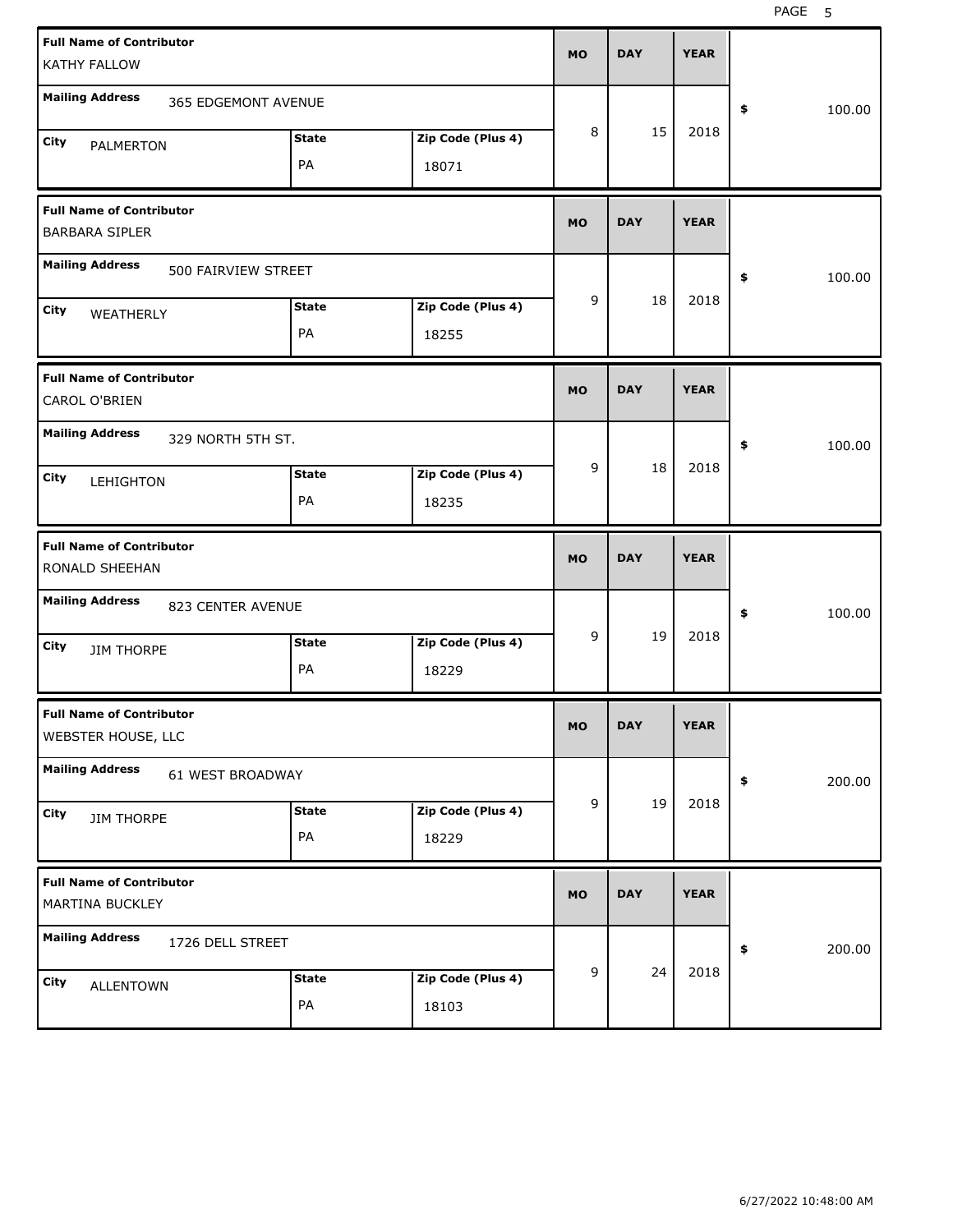| <b>Full Name of Contributor</b><br>DAVID DRURY           | <b>MO</b>              | <b>DAY</b>   | <b>YEAR</b> |              |
|----------------------------------------------------------|------------------------|--------------|-------------|--------------|
| <b>Mailing Address</b><br>646 ONOKO LANE                 |                        |              |             | \$<br>100.00 |
| <b>State</b><br>City<br><b>JIM THORPE</b><br>PA<br>18229 | 9<br>Zip Code (Plus 4) | 24           | 2018        |              |
| <b>Full Name of Contributor</b><br>JOSEPH COLECIO        | <b>MO</b>              | <b>DAY</b>   | <b>YEAR</b> |              |
| <b>Mailing Address</b><br>32 N. CHESTNUT ST.             |                        |              |             | \$<br>100.00 |
| <b>State</b><br>City<br><b>TRESCKOW</b><br>PA<br>18254   | 8<br>Zip Code (Plus 4) | 29           | 2018        |              |
| <b>Full Name of Contributor</b><br>CAROLE WALBERT        | <b>MO</b>              | <b>DAY</b>   | <b>YEAR</b> |              |
| <b>Mailing Address</b><br>PO BOX 4087                    |                        |              |             | \$<br>250.00 |
| <b>State</b><br>City<br><b>JIM THORPE</b><br>PA<br>18229 | 9<br>Zip Code (Plus 4) | $\mathbf{1}$ | 2018        |              |
|                                                          |                        |              |             |              |
| <b>Full Name of Contributor</b><br>CHARLES WILDONER      | <b>MO</b>              | <b>DAY</b>   | <b>YEAR</b> |              |
| <b>Mailing Address</b><br>PO BOX 4087                    |                        |              |             | \$<br>100.00 |
| <b>State</b><br>City<br><b>JIM THORPE</b><br>PA<br>18229 | 9<br>Zip Code (Plus 4) | $\mathbf{1}$ | 2018        |              |
| <b>Full Name of Contributor</b><br>JOSEPH MICKO          | <b>MO</b>              | <b>DAY</b>   | <b>YEAR</b> |              |
| <b>Mailing Address</b><br>724 PINE STREET                |                        |              |             | 100.00<br>\$ |
| <b>State</b><br>City<br><b>JIM THORPE</b><br>PA<br>18229 | 9<br>Zip Code (Plus 4) | $\mathbf{1}$ | 2018        |              |
| <b>Full Name of Contributor</b><br>ROBERT JACOBS         | <b>MO</b>              | <b>DAY</b>   | <b>YEAR</b> |              |
| <b>Mailing Address</b><br>200 LA MONTAGE DR.             | 8                      | 3            | 2018        | \$<br>150.00 |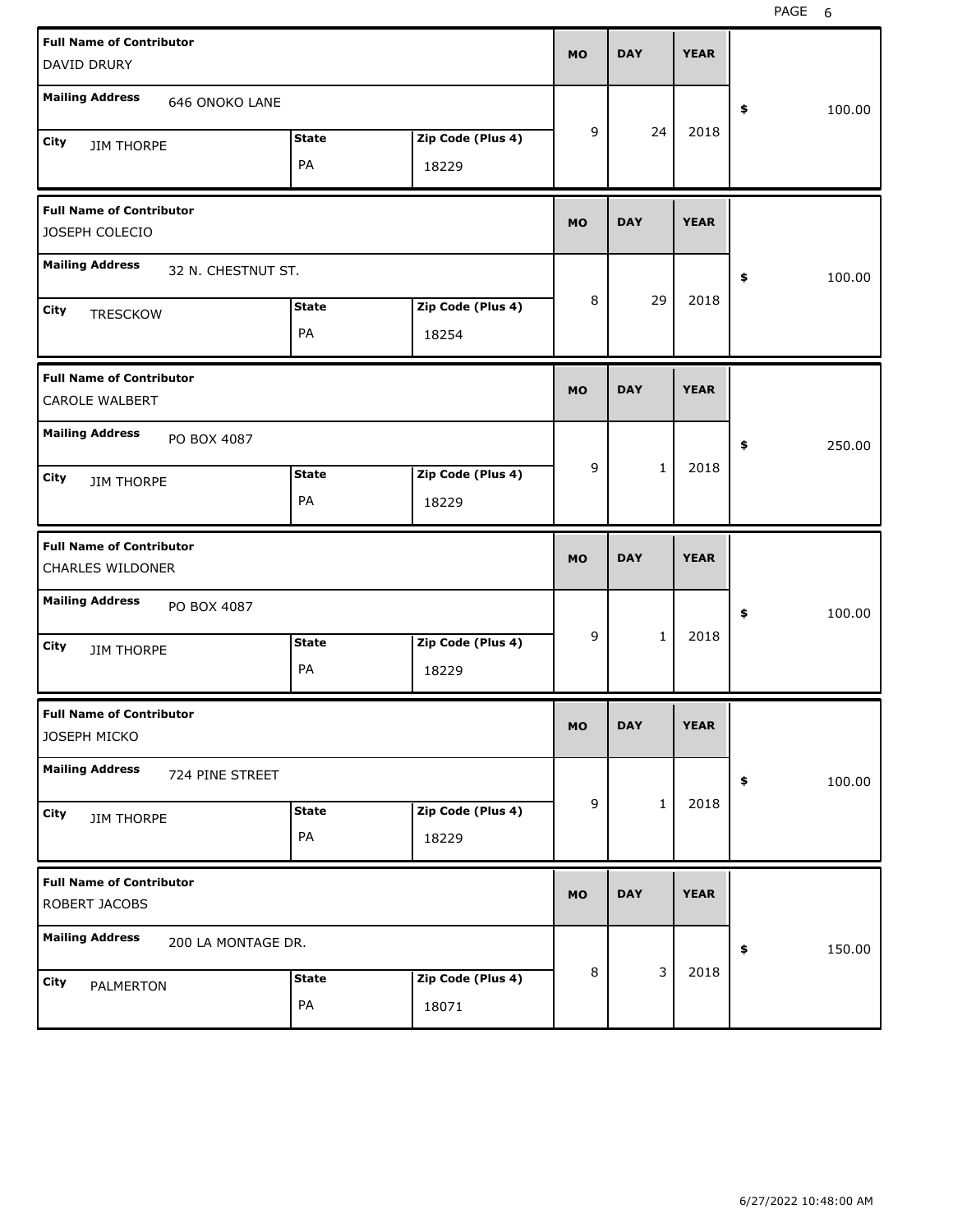| <b>Full Name of Contributor</b><br><b>BONNIE GLOSE</b>                                         |                            | <b>MO</b> | <b>DAY</b> | <b>YEAR</b> |              |
|------------------------------------------------------------------------------------------------|----------------------------|-----------|------------|-------------|--------------|
| <b>Mailing Address</b><br>236 ORE STREET                                                       |                            |           |            |             | 200.00<br>\$ |
| <b>State</b><br><b>City</b><br><b>BOWMANSTOWN</b><br>PA                                        | Zip Code (Plus 4)<br>18235 | 9         | 10         | 2018        |              |
| <b>Full Name of Contributor</b><br><b>EUGENE BINDER</b>                                        |                            | <b>MO</b> | <b>DAY</b> | <b>YEAR</b> |              |
| <b>Mailing Address</b><br>7 SEVENTH AVENUE                                                     |                            |           |            |             | \$<br>250.00 |
| <b>State</b><br>City<br>NESQUEHONING<br>PA                                                     | Zip Code (Plus 4)<br>18240 | 8         | 16         | 2018        |              |
| <b>Full Name of Contributor</b><br><b>THOMAS GAUGHAN</b>                                       |                            | <b>MO</b> | <b>DAY</b> | <b>YEAR</b> |              |
| <b>Mailing Address</b><br>249 HARVARD AVENUE<br><b>State</b><br><b>City</b><br>PALMERTON<br>PA | Zip Code (Plus 4)<br>18071 | 7         | 13         | 2018        | \$<br>50.00  |
|                                                                                                |                            |           |            |             |              |
| <b>Full Name of Contributor</b><br>THOMAS GAUGHAN                                              |                            | <b>MO</b> | <b>DAY</b> | <b>YEAR</b> |              |
| <b>Mailing Address</b><br>249 HARVARD AVENUE                                                   |                            |           |            |             | \$<br>50.00  |
| <b>State</b><br><b>City</b><br>PALMERTON<br>PA                                                 | Zip Code (Plus 4)<br>18071 | 8         | 29         | 2018        |              |
| <b>Full Name of Contributor</b><br><b>JEAN ENGLER</b>                                          |                            | <b>MO</b> | <b>DAY</b> | <b>YEAR</b> |              |
| <b>Mailing Address</b><br>307 CENTER STREET                                                    |                            |           |            |             | \$<br>100.00 |
| <b>State</b><br>City<br><b>JIM THORPE</b><br>PA                                                | Zip Code (Plus 4)<br>18229 | 8         | 29         | 2018        |              |
| <b>Full Name of Contributor</b><br><b>GERALD STRUBINGER</b>                                    |                            | <b>MO</b> | <b>DAY</b> | <b>YEAR</b> |              |
| <b>Mailing Address</b><br>164 MANOR LANE                                                       |                            |           | 29         | 2018        | 250.00<br>\$ |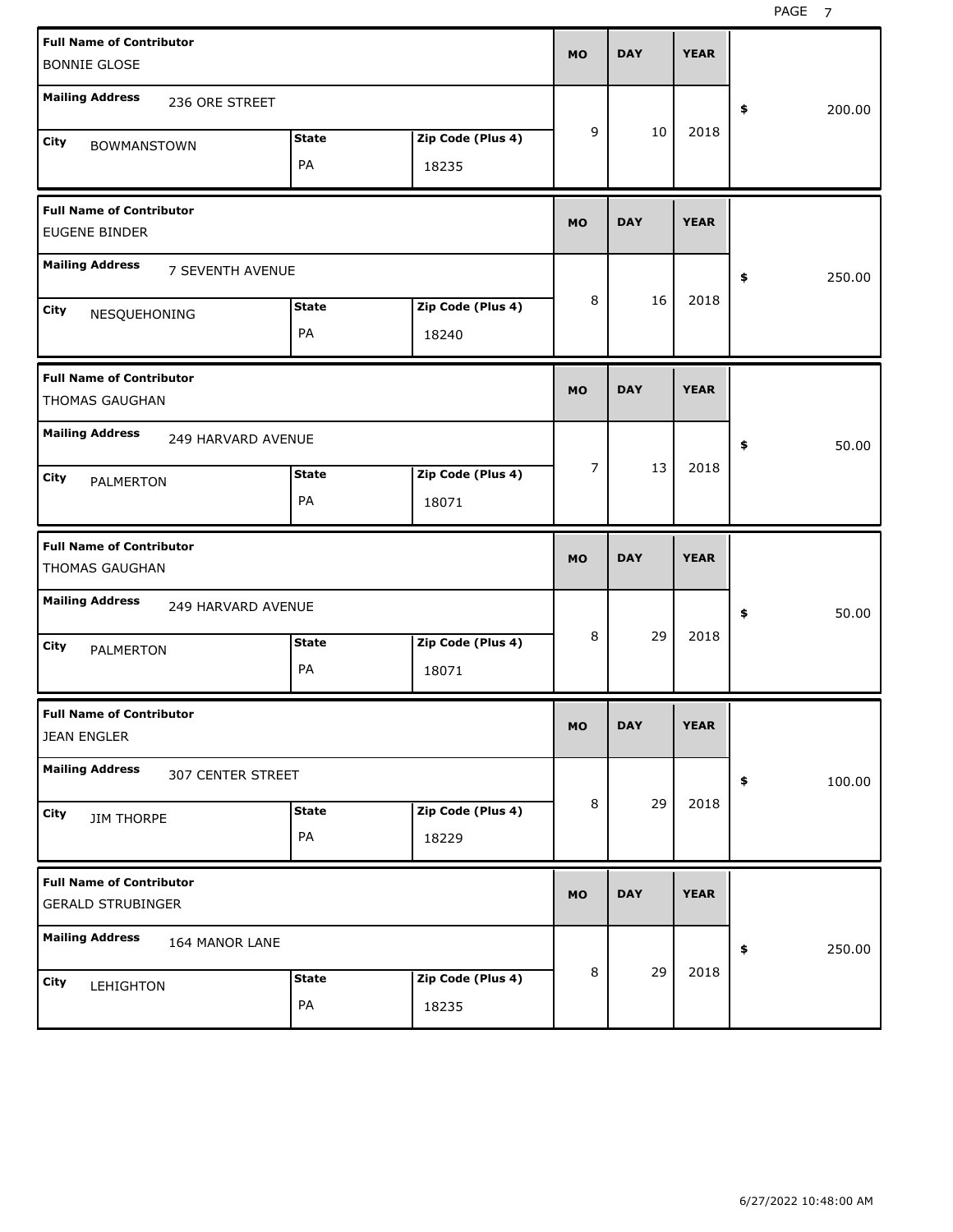| <b>Full Name of Contributor</b><br>TODD ZIMMERMAN   |              |                   | <b>MO</b> | <b>DAY</b> | <b>YEAR</b> |              |
|-----------------------------------------------------|--------------|-------------------|-----------|------------|-------------|--------------|
| <b>Mailing Address</b><br>107 MANTZVILLE ROAD       |              |                   |           |            |             | \$<br>100.00 |
| City<br>ANDREAS                                     | <b>State</b> | Zip Code (Plus 4) | 8         | 29         | 2018        |              |
|                                                     | PA           | 18211             |           |            |             |              |
| <b>Full Name of Contributor</b><br>MARJORIE LUX     |              |                   | <b>MO</b> | <b>DAY</b> | <b>YEAR</b> |              |
| <b>Mailing Address</b><br>13 BROADWAY               |              |                   |           |            |             | \$<br>100.00 |
| City<br><b>JIM THORPE</b>                           | <b>State</b> | Zip Code (Plus 4) | 8         | 29         | 2018        |              |
|                                                     | PA           | 18229             |           |            |             |              |
| <b>Full Name of Contributor</b><br>SANDRA PETERS    |              |                   | <b>MO</b> | <b>DAY</b> | <b>YEAR</b> |              |
| <b>Mailing Address</b><br>3835 FOREST INN ROAD      |              |                   |           |            |             | \$<br>100.00 |
| City<br>AQUASHICOLA                                 | <b>State</b> | Zip Code (Plus 4) | 9         | 24         | 2018        |              |
|                                                     | PA           | 18012             |           |            |             |              |
|                                                     |              |                   |           |            |             |              |
| <b>Full Name of Contributor</b><br>ANTHONY HARVILLA |              |                   | <b>MO</b> | <b>DAY</b> | <b>YEAR</b> |              |
| <b>Mailing Address</b><br>30 E. MAPLE STREET        |              |                   |           |            |             | \$<br>50.00  |
| City<br><b>TRESCKOW</b>                             | <b>State</b> | Zip Code (Plus 4) | 8         | 16         | 2018        |              |
|                                                     | PA           | 18254             |           |            |             |              |
| <b>Full Name of Contributor</b><br>ANTHONY HARVILLA |              |                   | <b>MO</b> | <b>DAY</b> | <b>YEAR</b> |              |
| <b>Mailing Address</b><br>30 E. MAPLE STREET        |              |                   |           |            |             | 50.00<br>\$  |
| City                                                | <b>State</b> | Zip Code (Plus 4) | 9         | 24         | 2018        |              |
| <b>TRESCKOW</b>                                     | PA           | 18254             |           |            |             |              |
| <b>Full Name of Contributor</b><br>LAURA QUICK      |              |                   | <b>MO</b> | <b>DAY</b> | <b>YEAR</b> |              |
| <b>Mailing Address</b><br>2016 S. FORGE ROAD        |              |                   |           |            |             | 100.00<br>\$ |
| City<br>PALMYRA                                     | <b>State</b> | Zip Code (Plus 4) | 9         | 24         | 2018        |              |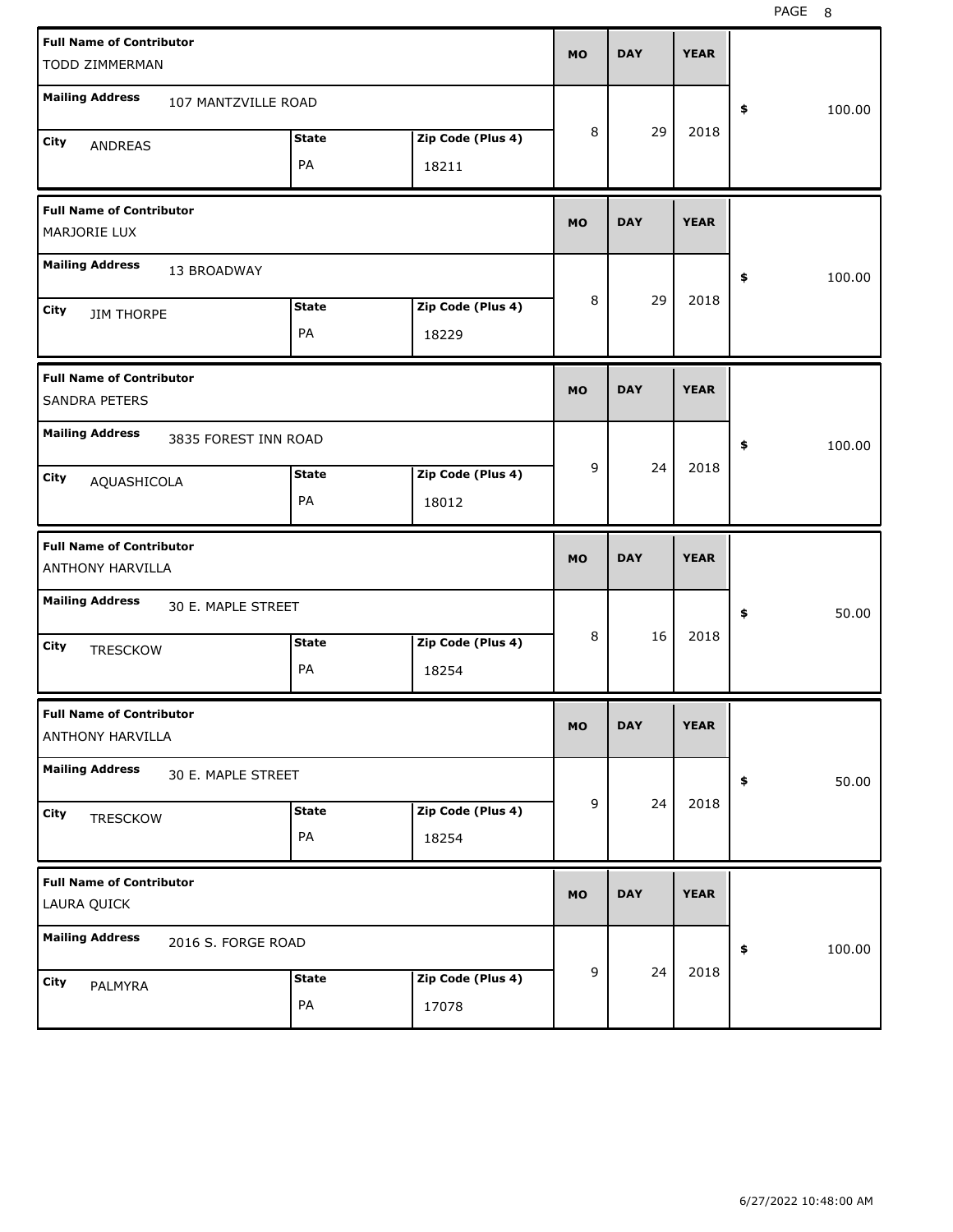| <b>Full Name of Contributor</b><br><b>GARY WEGMAN</b>  |                    |                            | <b>MO</b> | <b>DAY</b>     | <b>YEAR</b> |              |
|--------------------------------------------------------|--------------------|----------------------------|-----------|----------------|-------------|--------------|
| <b>Mailing Address</b><br>1900 HOLLY ROAD              |                    |                            |           |                |             | \$<br>200.00 |
| City<br><b>READING</b>                                 | <b>State</b><br>PA | Zip Code (Plus 4)<br>19602 | 9         | 24             | 2018        |              |
| <b>Full Name of Contributor</b><br><b>GARY CURRAN</b>  |                    |                            | <b>MO</b> | <b>DAY</b>     | <b>YEAR</b> |              |
| <b>Mailing Address</b><br>401 CIRCLE DRIVE             |                    |                            |           |                |             | \$<br>100.00 |
| City<br><b>PALMERTON</b>                               | <b>State</b><br>PA | Zip Code (Plus 4)<br>18071 | 9         | 24             | 2018        |              |
| <b>Full Name of Contributor</b><br><b>TIMOTHY SEIP</b> |                    |                            | <b>MO</b> | <b>DAY</b>     | <b>YEAR</b> |              |
| <b>Mailing Address</b><br>1432 MOUNTAIN ROAD           |                    |                            |           |                |             | \$<br>100.00 |
| City<br>PINE GROVE                                     | <b>State</b><br>PA | Zip Code (Plus 4)<br>17963 | 10        | $\overline{4}$ | 2018        |              |
| <b>Full Name of Contributor</b><br><b>STEVEN HARTZ</b> |                    |                            | <b>MO</b> | <b>DAY</b>     | <b>YEAR</b> |              |
| <b>Mailing Address</b><br>304 ORE STREET               |                    |                            |           |                |             | 100.00<br>\$ |
| City<br><b>BOWMANSTOWN</b>                             | <b>State</b><br>PA | Zip Code (Plus 4)<br>18030 | 8         | 19             | 2018        |              |

**PAGE TOTAL**

**Enter Grand Total of Part A on Schedule I, Detailed Summary Page, Section 2.**

**\$** 4,055.00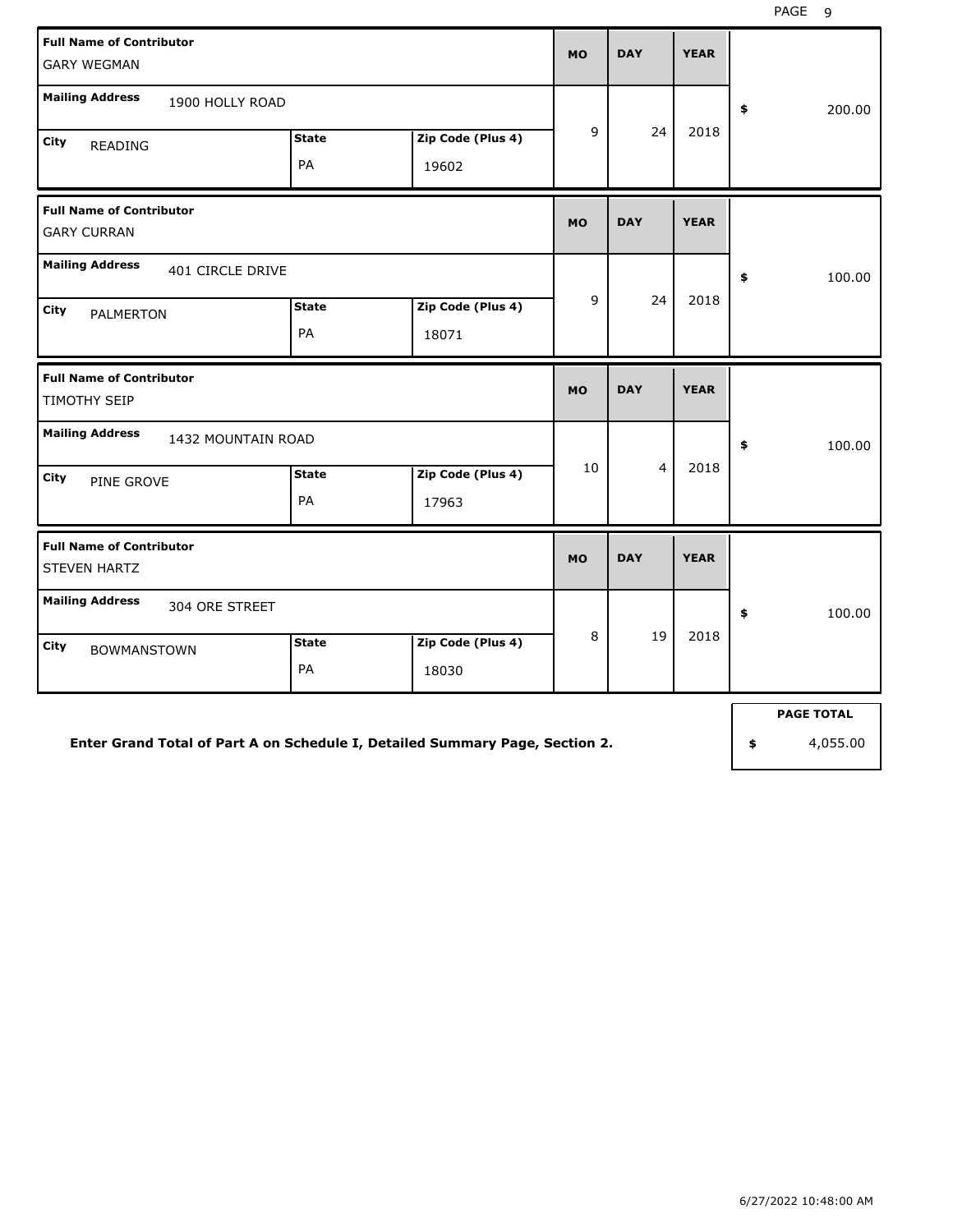# **PART C Contributions Received From Political Committees**

**OVER \$250.00**

 **Use this Part to itemize only contributions received from Political committees with an aggregate value from Over \$250.00 in the reporting period.**

| Name of Filing Committee or Candidate                                        |                    |       | <b>Reporting Period</b> |                |              |             |                |
|------------------------------------------------------------------------------|--------------------|-------|-------------------------|----------------|--------------|-------------|----------------|
| <b>FRIENDS OF KARA SCOTT</b>                                                 |                    |       | From:                   |                | 9/18/2018    | To:         | 10/22/2018     |
|                                                                              |                    |       |                         | <b>DATE</b>    |              |             | <b>AMOUNT</b>  |
| <b>Full Name of Contributing Committee</b><br>DEMOCRATIC PARTY OF CARBON CO. |                    |       |                         | <b>MO</b>      | <b>DAY</b>   | <b>YEAR</b> |                |
| <b>Mailing Address</b><br>228 WEST HAZARD ST.                                |                    |       |                         |                |              |             | \$<br>1,000.00 |
| City<br><b>SUMMIT HILL</b>                                                   | <b>State</b><br>PA | 18250 | Zip Code (Plus 4)       | 8              | 3            | 2018        |                |
| <b>Full Name of Contributing Committee</b><br>DEMOCRATIC PARTY OF CARBON CO. |                    |       |                         | <b>MO</b>      | <b>DAY</b>   | <b>YEAR</b> |                |
| <b>Mailing Address</b><br>228 WEST HAZARD ST.<br>City<br><b>SUMMIT HILL</b>  | <b>State</b><br>PA | 18250 | Zip Code (Plus 4)       | 9              | $\mathbf{1}$ | 2018        | 500.00<br>\$   |
| <b>Full Name of Contributing Committee</b><br>DEMOCRACY ENGINE, LLC          |                    |       |                         | <b>MO</b>      | <b>DAY</b>   | <b>YEAR</b> |                |
| <b>Mailing Address</b><br>416 FLORIDA AVE. NW<br>City<br>WASHINGTON          | <b>State</b><br>DC | 20001 | Zip Code (Plus 4)       | $\overline{7}$ | 23           | 2018        | 43.55<br>\$    |
| <b>Full Name of Contributing Committee</b><br>DEMOCRACY ENGINE, LLC          |                    |       |                         | <b>MO</b>      | <b>DAY</b>   | <b>YEAR</b> |                |
| <b>Mailing Address</b><br>416 FLORIDA AVE. NW<br>City<br>WASHINGTON          | <b>State</b><br>DC | 20001 | Zip Code (Plus 4)       | $\overline{7}$ | 30           | 2018        | 67.32<br>÷,    |
| <b>Full Name of Contributing Committee</b><br>DEMOCRACY ENGINE, LLC          |                    |       |                         | <b>MO</b>      | <b>DAY</b>   | <b>YEAR</b> |                |
| <b>Mailing Address</b><br>416 FLORIDA AVE. NW<br><b>City</b><br>WASHINGTON   | <b>State</b><br>DC | 20001 | Zip Code (Plus 4)       | 8              | 6            | 2018        | 211.97<br>\$   |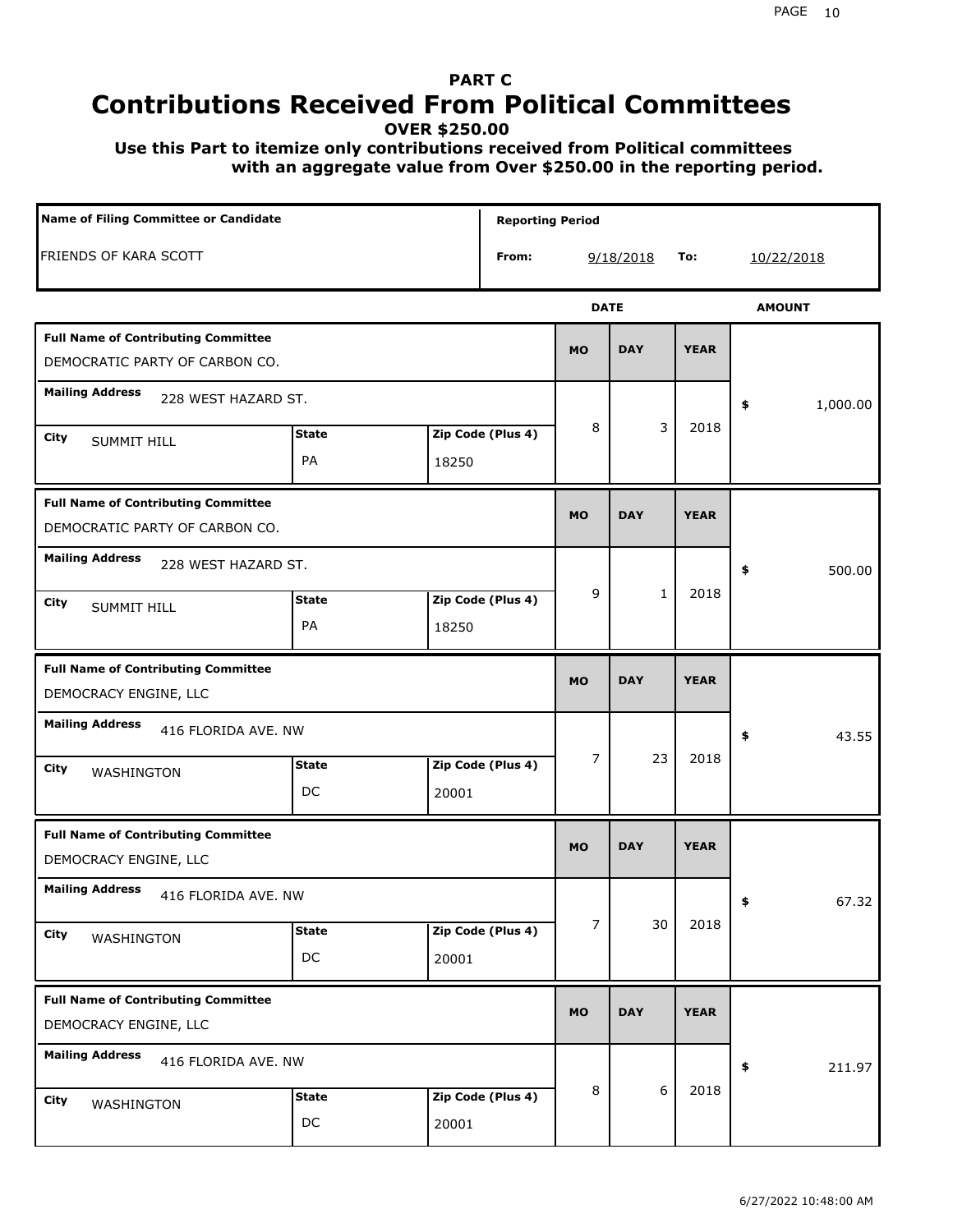| <b>Full Name of Contributing Committee</b><br>DEMOCRACY ENGINE, LLC |                    |                            | <b>MO</b> | <b>DAY</b> | <b>YEAR</b> |                      |
|---------------------------------------------------------------------|--------------------|----------------------------|-----------|------------|-------------|----------------------|
| <b>Mailing Address</b><br>416 FLORIDA AVE, NW                       |                    |                            |           |            |             | \$<br>200.65         |
| City<br>WASHINGTON                                                  | <b>State</b><br>DC | Zip Code (Plus 4)<br>20001 | 8         | 13         | 2018        |                      |
| <b>Full Name of Contributing Committee</b><br>DEMOCRACY ENGINE, LLC |                    |                            | <b>MO</b> | <b>DAY</b> | <b>YEAR</b> |                      |
| <b>Mailing Address</b><br>416 FLORIDA AVE. NW                       |                    |                            |           |            |             | $\clubsuit$<br>50.30 |
| City<br>WASHINGTON                                                  | <b>State</b><br>DC | Zip Code (Plus 4)<br>20001 | 8         | 20         | 2018        |                      |
| <b>Full Name of Contributing Committee</b><br>DEMOCRACY ENGINE, LLC |                    |                            | <b>MO</b> | <b>DAY</b> | <b>YEAR</b> |                      |
| <b>Mailing Address</b><br>416 FLORIDA AVE. NW                       |                    |                            |           |            |             | 80.53<br>\$          |
| City<br>WASHINGTON                                                  | <b>State</b><br>DC | Zip Code (Plus 4)<br>20001 | 8         | 27         | 2018        |                      |
|                                                                     |                    |                            |           |            |             |                      |
| <b>Full Name of Contributing Committee</b><br>DEMOCRACY ENGINE, LLC |                    |                            | <b>MO</b> | <b>DAY</b> | <b>YEAR</b> |                      |
| <b>Mailing Address</b><br>416 FLORIDA AVE. NW                       |                    |                            |           |            |             | 36.62<br>\$          |
| City<br>WASHINGTON                                                  | <b>State</b><br>DC | Zip Code (Plus 4)<br>20001 | 9         | 3          | 2018        |                      |
| <b>Full Name of Contributing Committee</b><br>DEMOCRACY ENGINE, LLC |                    |                            | <b>MO</b> | <b>DAY</b> | <b>YEAR</b> |                      |
| <b>Mailing Address</b><br>416 FLORIDA AVE. NW                       |                    |                            |           |            |             | \$<br>259.96         |
| City<br>WASHINGTON                                                  | <b>State</b><br>DC | Zip Code (Plus 4)<br>20001 | 9         | 10         | 2018        |                      |
| <b>Full Name of Contributing Committee</b><br>DEMOCRACY ENGINE, LLC |                    |                            | <b>MO</b> | <b>DAY</b> | <b>YEAR</b> |                      |
| <b>Mailing Address</b><br>416 FLORIDA AVE. NW                       |                    |                            | 9         | 17         | 2018        | 45.93<br>\$          |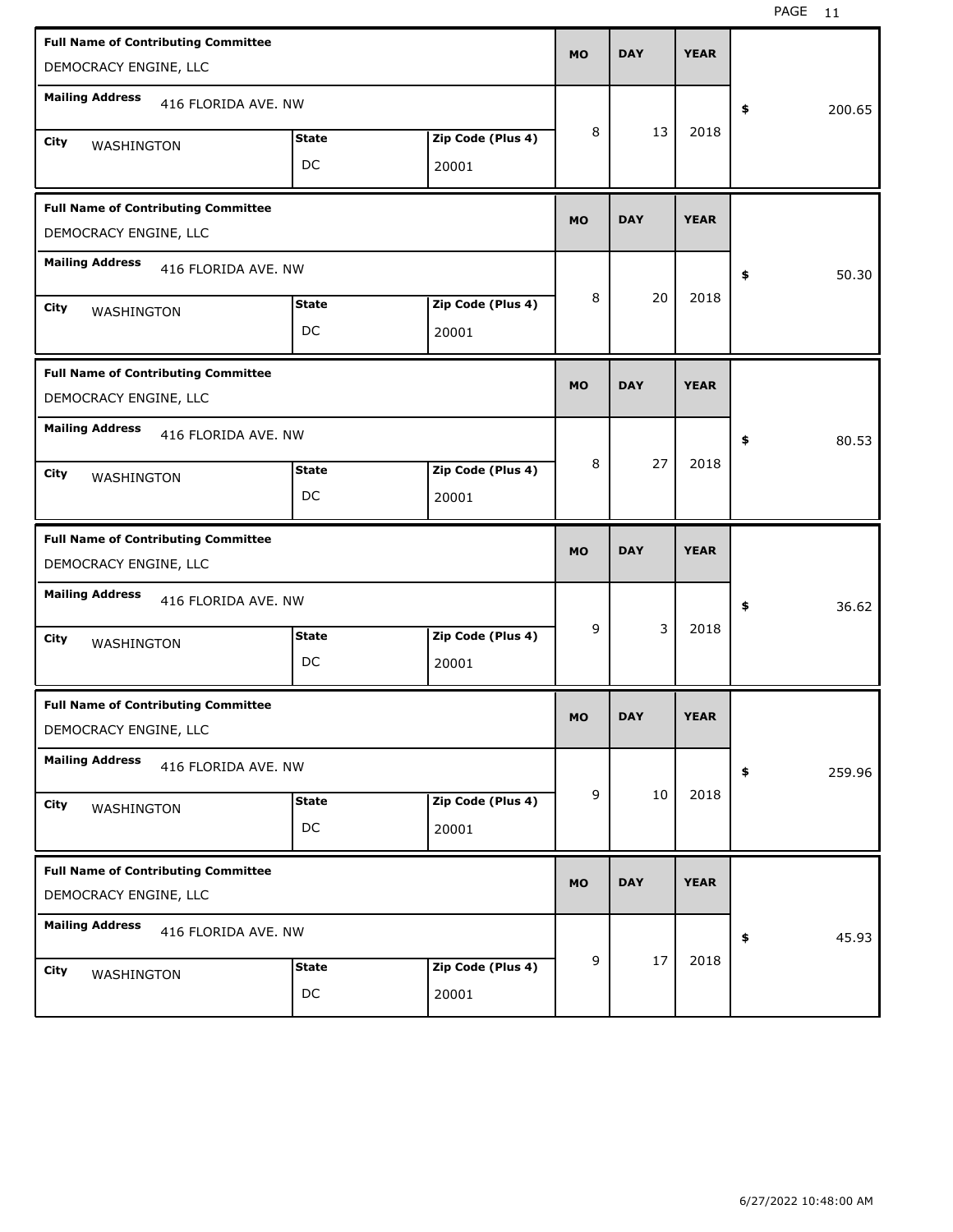| <b>Full Name of Contributing Committee</b><br>DEMOCRACY ENGINE, LLC          |                    |                            | <b>MO</b> | <b>DAY</b>   | <b>YEAR</b> |                   |
|------------------------------------------------------------------------------|--------------------|----------------------------|-----------|--------------|-------------|-------------------|
| <b>Mailing Address</b><br>416 FLORIDA AVE. NW                                |                    |                            |           |              |             | \$<br>140.54      |
| City<br>WASHINGTON                                                           | <b>State</b><br>DC | Zip Code (Plus 4)<br>20001 | 9         | 24           | 2018        |                   |
| <b>Full Name of Contributing Committee</b><br>DEMOCRACY ENGINE, LLC          |                    |                            | <b>MO</b> | <b>DAY</b>   | <b>YEAR</b> |                   |
| <b>Mailing Address</b><br>416 FLORIDA AVE. NW                                |                    |                            |           |              |             | \$<br>14.05       |
| City<br>WASHINGTON                                                           | <b>State</b><br>DC | Zip Code (Plus 4)<br>20001 | 10        | $\mathbf{1}$ | 2018        |                   |
| <b>Full Name of Contributing Committee</b><br>DEMOCRACY ENGINE, LLC          |                    |                            | <b>MO</b> | <b>DAY</b>   | <b>YEAR</b> |                   |
| <b>Mailing Address</b><br>416 FLORIDA AVE, NW                                |                    |                            |           |              |             | \$<br>70.87       |
| City<br><b>WASHINGTON</b>                                                    | <b>State</b><br>DC | Zip Code (Plus 4)<br>20001 | 10        | 9            | 2018        |                   |
| <b>Full Name of Contributing Committee</b><br>DEMOCRACY ENGINE, LLC          |                    |                            | <b>MO</b> | <b>DAY</b>   | <b>YEAR</b> |                   |
| <b>Mailing Address</b><br>416 FLORIDA AVE. NW                                |                    |                            |           |              |             | \$<br>113.63      |
| City<br>WASHINGTON                                                           | <b>State</b><br>DC | Zip Code (Plus 4)<br>20001 | 10        | 15           | 2018        |                   |
| <b>Full Name of Contributing Committee</b><br>DEMOCRACY ENGINE, LLC          |                    |                            | <b>MO</b> | <b>DAY</b>   | <b>YEAR</b> |                   |
| <b>Mailing Address</b><br>416 FLORIDA AVE. NW                                |                    |                            |           |              |             | \$<br>164.59      |
| City<br>WASHINGTON                                                           | <b>State</b><br>DC | Zip Code (Plus 4)<br>20001 | 10        | 22           | 2018        |                   |
|                                                                              |                    |                            |           |              |             | <b>PAGE TOTAL</b> |
| Enter Grand Total of Part C on Schedule I, Detailed Summary Page, Section 3. |                    |                            |           |              |             | \$<br>3,000.51    |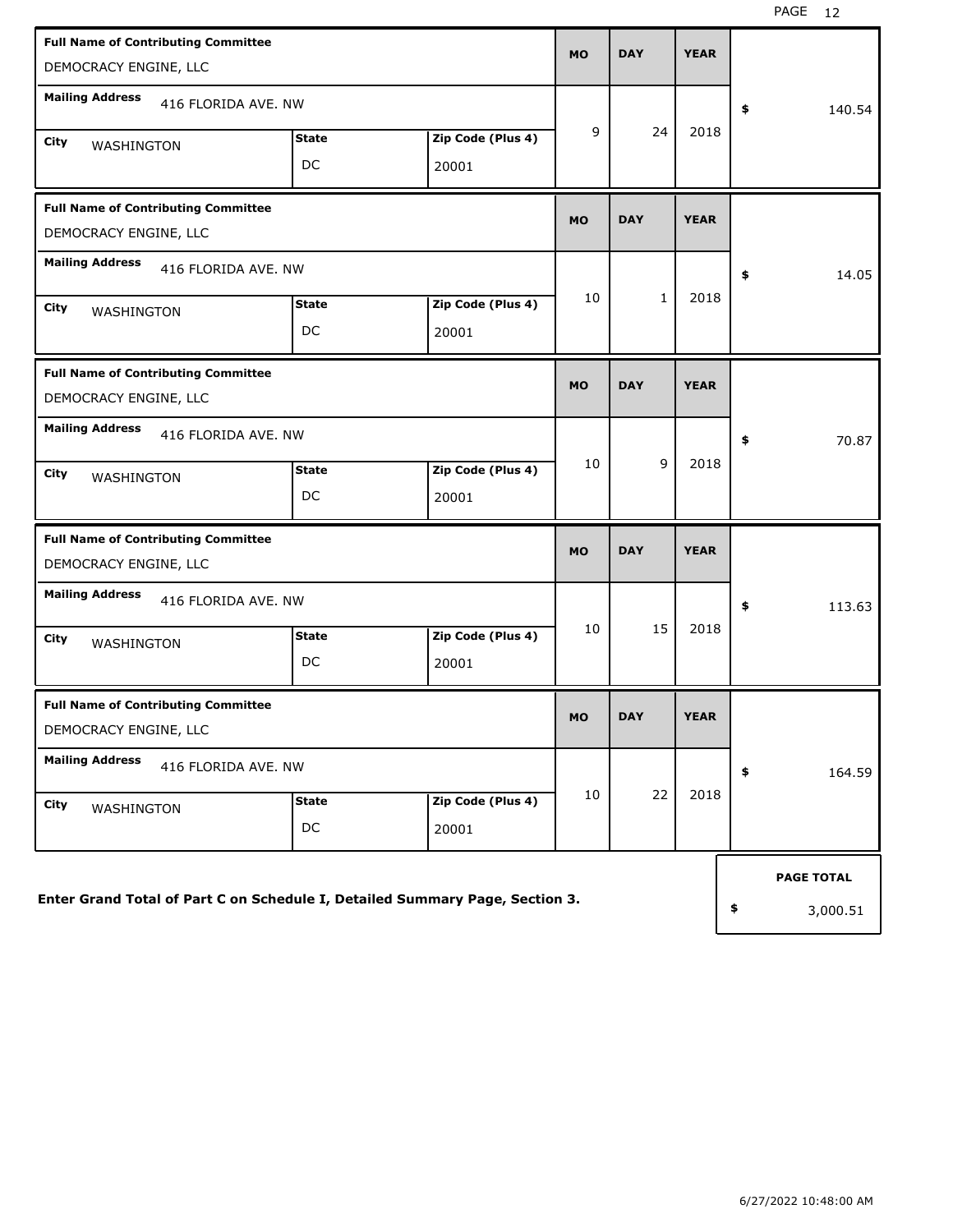# **PART D ALL OTHER CONTRIBUTIONS**

#### **OVER \$250.00**

#### **Use this Part to itemize all other contributions with an aggregate value of**

 **over \$250.00 in the reporting period.**

 **(Exclude contributions from political committees reported in Part C.)** 

| <b>Name of Filing Committee or Candidate</b>                          |              |       |                   |       | <b>Reporting Period</b>                |              |                |                   |
|-----------------------------------------------------------------------|--------------|-------|-------------------|-------|----------------------------------------|--------------|----------------|-------------------|
| FRIENDS OF KARA SCOTT                                                 |              |       |                   | From: |                                        |              | 9/18/2018 To:  | 10/22/2018        |
|                                                                       |              |       |                   |       |                                        | <b>DATE</b>  |                | <b>AMOUNT</b>     |
| <b>Full Name of Contributor</b><br>ROY CHRISTMAN                      |              |       |                   |       | <b>DAY</b><br><b>YEAR</b><br><b>MO</b> |              |                |                   |
| <b>Mailing</b><br>6495 POHOPOCO DRIVE<br><b>Address</b>               |              |       |                   |       |                                        |              |                | 200.00<br>\$      |
| <b>City</b><br><b>LEHIGHTON</b>                                       | <b>State</b> |       | Zip Code (Plus 4) |       | 8                                      | 10           | 2018           |                   |
|                                                                       | PA           | 18235 |                   |       |                                        |              |                |                   |
| <b>Employer Name</b>                                                  |              |       |                   |       | <b>Occupation</b>                      |              | RETIRED        |                   |
| <b>Employer Mailing Address/Principal Place of</b><br><b>Business</b> |              |       | City              |       |                                        | <b>State</b> |                | Zip Code (Plus 4) |
| <b>Full Name of Contributor</b><br>ROY CHRISTMAN                      |              |       |                   |       | <b>MO</b>                              | <b>DAY</b>   | <b>YEAR</b>    |                   |
| Mailing<br>6495 POHOPOCO DRIVE<br><b>Address</b>                      |              |       |                   |       |                                        |              |                | \$<br>100.00      |
| <b>City</b><br>LEHIGHTON                                              | <b>State</b> |       | Zip Code (Plus 4) |       | 9                                      | 10           | 2018           |                   |
|                                                                       | PA           | 18235 |                   |       |                                        |              |                |                   |
| <b>Employer Name</b>                                                  |              |       |                   |       | <b>Occupation</b>                      |              | <b>RETIRED</b> |                   |
| <b>Employer Mailing Address/Principal Place of</b><br><b>Business</b> |              |       | City              |       |                                        | <b>State</b> |                | Zip Code (Plus 4) |
| <b>Full Name of Contributor</b><br>MARK KLOSTERMAN                    |              |       |                   |       | <b>MO</b>                              | <b>DAY</b>   | <b>YEAR</b>    |                   |
| <b>Mailing</b><br>609 HARBOR POINT DRIVE<br><b>Address</b>            |              |       |                   |       |                                        |              |                | 500.00<br>\$      |
| <b>City</b><br>CELINA                                                 | <b>State</b> |       | Zip Code (Plus 4) |       | 10                                     | 16           | 2018           |                   |
|                                                                       | OH           | 45822 |                   |       |                                        |              |                |                   |
| <b>Employer Name</b>                                                  |              |       |                   |       | <b>Occupation</b>                      |              | RETIRED        |                   |
| <b>Employer Mailing Address/Principal Place of</b><br><b>Business</b> |              |       | City              |       |                                        | <b>State</b> |                | Zip Code (Plus 4) |
|                                                                       |              |       |                   |       |                                        |              |                |                   |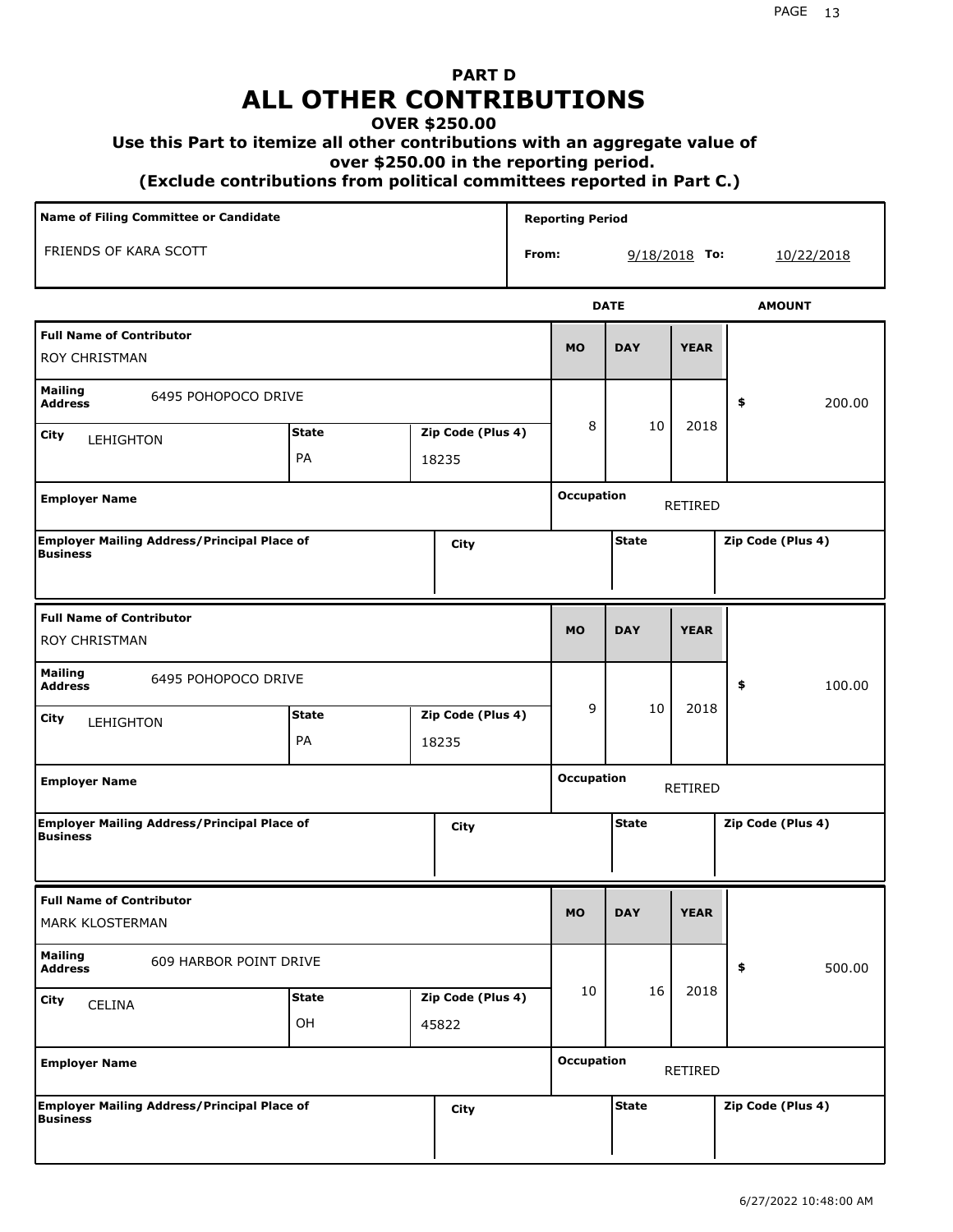| <b>Full Name of Contributor</b>                                       |              |       |                   |                   | <b>DAY</b>     | <b>YEAR</b>    |                       |  |
|-----------------------------------------------------------------------|--------------|-------|-------------------|-------------------|----------------|----------------|-----------------------|--|
| KRIS & MARIAN HOFFNER                                                 |              |       |                   | <b>MO</b>         |                |                |                       |  |
| <b>Mailing</b><br><b>456 EDGEMONT AVENUE</b><br><b>Address</b>        |              |       |                   |                   |                |                | 100.00<br>\$          |  |
| City<br><b>PALMERTON</b>                                              | <b>State</b> |       | Zip Code (Plus 4) | 6                 | 20             | 2018           |                       |  |
|                                                                       | PA           | 18071 |                   |                   |                |                |                       |  |
| <b>Employer Name</b>                                                  |              |       |                   | <b>Occupation</b> |                |                |                       |  |
|                                                                       |              |       |                   |                   |                | <b>RETIRED</b> |                       |  |
| <b>Employer Mailing Address/Principal Place of</b><br><b>Business</b> |              |       | City              |                   | <b>State</b>   |                | Zip Code (Plus 4)     |  |
|                                                                       |              |       |                   |                   |                |                |                       |  |
| <b>Full Name of Contributor</b><br>KRIS & MARIAN HOFFNER              |              |       |                   | <b>MO</b>         | <b>DAY</b>     | <b>YEAR</b>    |                       |  |
| <b>Mailing</b><br><b>456 EDGEMONT AVENUE</b><br><b>Address</b>        |              |       |                   |                   |                |                | \$<br>50.00           |  |
| City<br>PALMERTON                                                     | <b>State</b> |       | Zip Code (Plus 4) | 9                 | 25             | 2018           |                       |  |
|                                                                       | PA           | 18071 |                   |                   |                |                |                       |  |
| <b>Employer Name</b>                                                  |              |       |                   | <b>Occupation</b> |                |                |                       |  |
|                                                                       |              |       |                   |                   |                | RETIRED        |                       |  |
| <b>Employer Mailing Address/Principal Place of</b><br><b>Business</b> |              |       | City              |                   | <b>State</b>   |                | Zip Code (Plus 4)     |  |
|                                                                       |              |       |                   |                   |                |                |                       |  |
|                                                                       |              |       |                   |                   |                |                |                       |  |
| <b>Full Name of Contributor</b><br>DIANE KLOSTERMAN                   |              |       |                   | <b>MO</b>         | <b>DAY</b>     | <b>YEAR</b>    |                       |  |
| <b>Mailing</b><br>609 HARBOR POINT DRIVE                              |              |       |                   |                   |                |                |                       |  |
| <b>Address</b>                                                        |              |       |                   | 7                 | 31             | 2018           | \$<br>1,000.00        |  |
| City<br><b>CELINA</b>                                                 | <b>State</b> |       | Zip Code (Plus 4) |                   |                |                |                       |  |
|                                                                       | OH           | 45822 |                   |                   |                |                |                       |  |
| <b>Employer Name</b>                                                  |              |       |                   | <b>Occupation</b> |                | RETIRED        |                       |  |
| <b>Employer Mailing Address/Principal Place of</b>                    |              |       | City              |                   | <b>State</b>   |                | Zip Code (Plus 4)     |  |
| <b>Business</b>                                                       |              |       |                   |                   |                |                |                       |  |
| <b>Full Name of Contributor</b><br>MARGARET MULLIGAN                  |              |       |                   | <b>MO</b>         | <b>DAY</b>     | <b>YEAR</b>    |                       |  |
| <b>Mailing</b>                                                        |              |       |                   |                   |                |                |                       |  |
| 12 HILL ROAD<br><b>Address</b>                                        |              |       |                   |                   |                |                | 200.00<br>\$          |  |
| City<br><b>JIM THORPE</b>                                             | <b>State</b> |       | Zip Code (Plus 4) | 10                | $\overline{4}$ | 2018           |                       |  |
|                                                                       | PA           | 18229 |                   |                   |                |                |                       |  |
| <b>Employer Name</b><br>MULLIGAN'S UNIQUE TOYS & GIFTS                |              |       |                   | <b>Occupation</b> |                |                | <b>OWNER OPERATOR</b> |  |
| <b>Employer Mailing Address/Principal Place of</b><br><b>Business</b> |              |       | City              |                   | <b>State</b>   |                | Zip Code (Plus 4)     |  |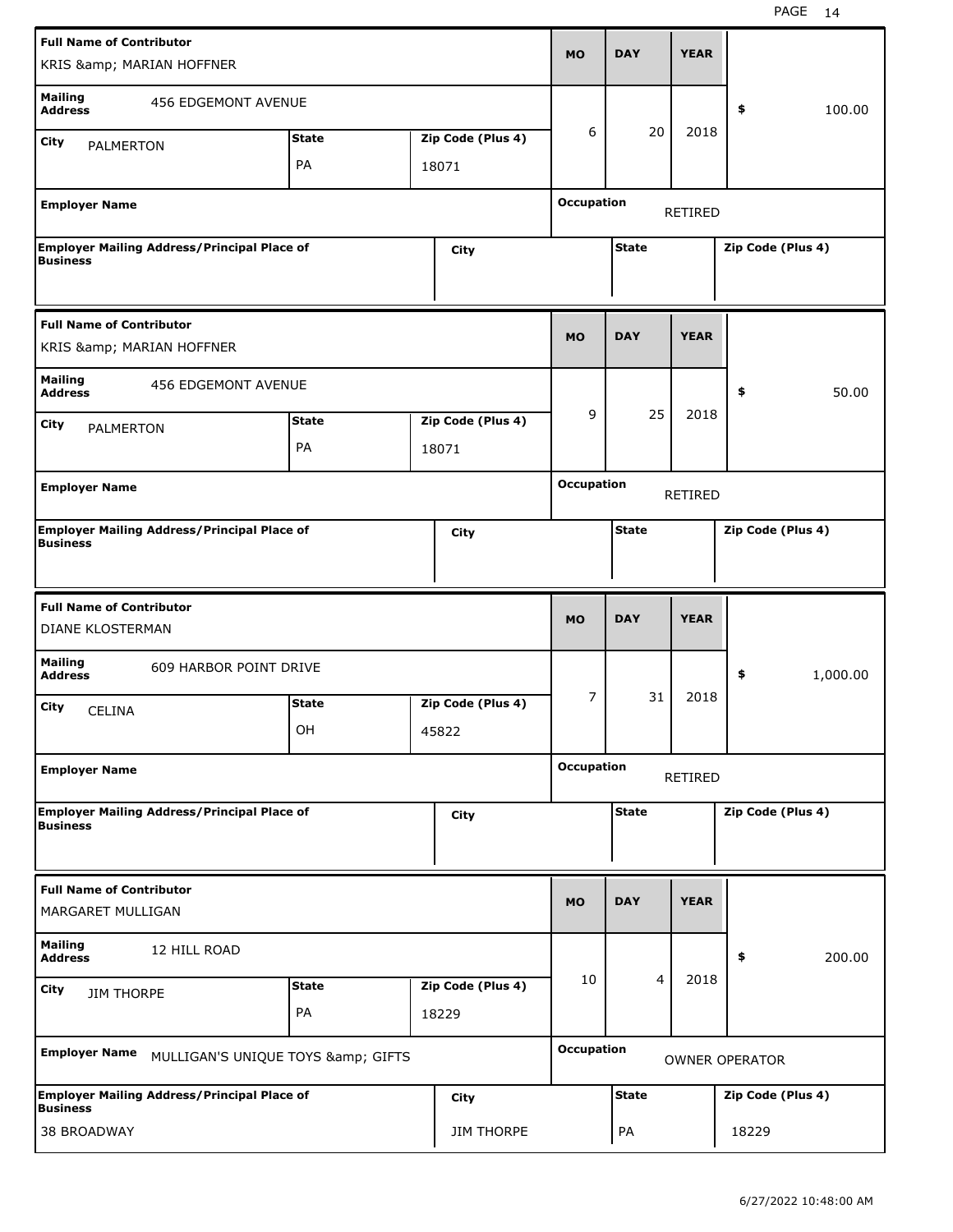| <b>Full Name of Contributor</b><br>MARGARET MULLIGAN                         |              | <b>MO</b>         | <b>DAY</b>        | <b>YEAR</b>       |              |             |                       |
|------------------------------------------------------------------------------|--------------|-------------------|-------------------|-------------------|--------------|-------------|-----------------------|
| <b>Mailing</b><br>12 HILL ROAD<br><b>Address</b>                             |              |                   |                   |                   |              |             | \$<br>100.00          |
| City<br><b>JIM THORPE</b>                                                    | <b>State</b> | Zip Code (Plus 4) |                   | 8                 | 14           | 2018        |                       |
|                                                                              | PA           |                   | 18229             |                   |              |             |                       |
| <b>Employer Name</b><br>MULLIGAN'S UNIQUE TOYS & GIFTS                       |              |                   |                   | <b>Occupation</b> |              |             | <b>OWNER OPERATOR</b> |
| <b>Employer Mailing Address/Principal Place of</b><br>Business               |              |                   | City              |                   | <b>State</b> |             | Zip Code (Plus 4)     |
| <b>38 BROADWAY</b>                                                           |              |                   | <b>JIM THORPE</b> |                   | PA           |             | 18229                 |
| <b>Full Name of Contributor</b><br>KATHLENE K. O'ROURKE                      |              |                   |                   | <b>MO</b>         | <b>DAY</b>   | <b>YEAR</b> |                       |
| <b>Mailing</b><br>1248 MAIN STREET<br><b>Address</b>                         |              |                   |                   |                   |              |             | \$<br>300.00          |
| City<br>ST. BONIFACE                                                         | <b>State</b> |                   | Zip Code (Plus 4) | 8                 | 11           | 2018        |                       |
|                                                                              | PA           |                   | 16675             |                   |              |             |                       |
| <b>Employer Name</b>                                                         |              |                   |                   | <b>Occupation</b> |              | RETIRED     |                       |
| <b>Employer Mailing Address/Principal Place of</b><br>Business               |              |                   | City              |                   | <b>State</b> |             | Zip Code (Plus 4)     |
|                                                                              |              |                   |                   |                   |              |             |                       |
| Enter Grand Total of Part C on Schedule I, Detailed Summary Page, Section 3. |              |                   |                   |                   |              |             | <b>PAGE TOTAL</b>     |
|                                                                              |              |                   |                   |                   |              |             | \$<br>2,550.00        |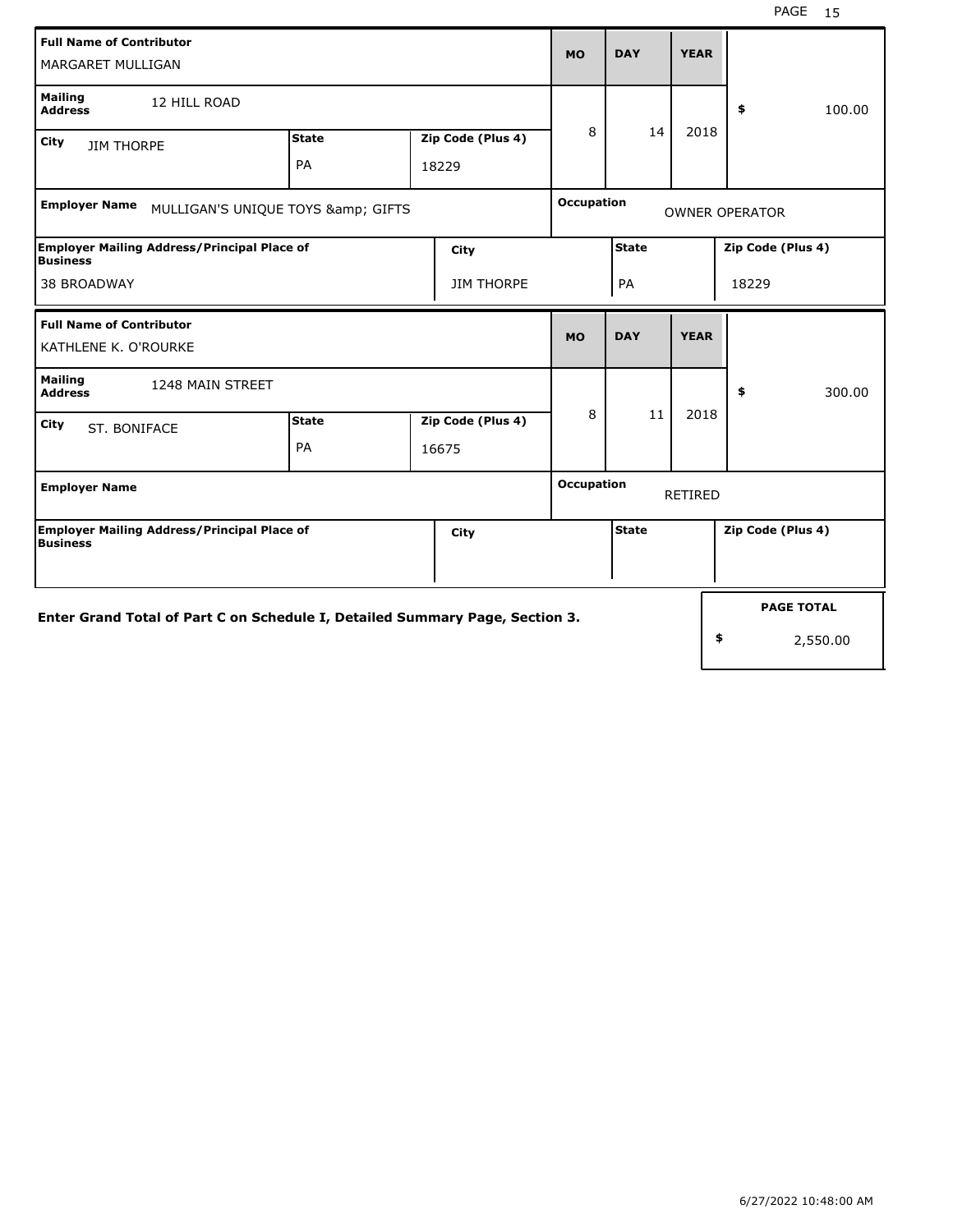### **PART E OTHER RECEIPTS**

#### **REFUNDS, INTEREST INCOME, RETURNED CHECKS, ETC.**

 **Use this Part to report refunds received, interest earned, returned checks and**

### **prior expenditures that were returned to the filer.**

| <b>Name of Filing Committee or Candidate</b>                                 |                                     |                   |       | <b>Reporting Period</b> |             |             |            |                   |
|------------------------------------------------------------------------------|-------------------------------------|-------------------|-------|-------------------------|-------------|-------------|------------|-------------------|
| FRIENDS OF KARA SCOTT                                                        |                                     |                   | From: | 9/18/2018 To:           |             |             | 10/22/2018 |                   |
|                                                                              |                                     |                   |       |                         | <b>DATE</b> |             |            | <b>AMOUNT</b>     |
| <b>Full Name</b>                                                             |                                     |                   |       |                         |             |             |            |                   |
| <b>COUNTY OF CARBON</b>                                                      |                                     |                   |       | <b>MO</b>               | <b>DAY</b>  | <b>YEAR</b> |            |                   |
| <b>Mailing Address</b><br><b>PO BOX 247</b>                                  |                                     |                   |       |                         |             |             | \$         | 200.00            |
| City<br><b>JIM THORPE</b>                                                    | <b>State</b>                        | Zip Code (Plus 4) |       | 9                       | 27          | 2018        |            |                   |
|                                                                              | PA                                  | 18229             |       |                         |             |             |            |                   |
| <b>Receipt Description</b>                                                   | REFUND FOR UNUSED RESERVED PARKING  |                   |       |                         |             |             |            |                   |
| <b>Full Name</b><br>FIRST NORTHERN BANK AND TRUST                            |                                     |                   |       | <b>MO</b>               | <b>DAY</b>  | <b>YEAR</b> |            |                   |
| <b>Mailing Address</b><br><b>PO BOX 217</b>                                  |                                     |                   |       |                         |             |             | \$         | 60.00             |
| City<br><b>PALMERTON</b>                                                     | <b>State</b>                        | Zip Code (Plus 4) |       | 10                      | 22          | 2018        |            |                   |
|                                                                              | PA                                  | 18071             |       |                         |             |             |            |                   |
| <b>Receipt Description</b>                                                   | RETURNED CHECK + FEE (GLICKEN #937) |                   |       |                         |             |             |            |                   |
|                                                                              |                                     |                   |       |                         |             |             |            | <b>PAGE TOTAL</b> |
| Enter Grand Total of Part E on Schedule I, Detailed Summary Page, Section 4. |                                     |                   |       |                         |             |             |            |                   |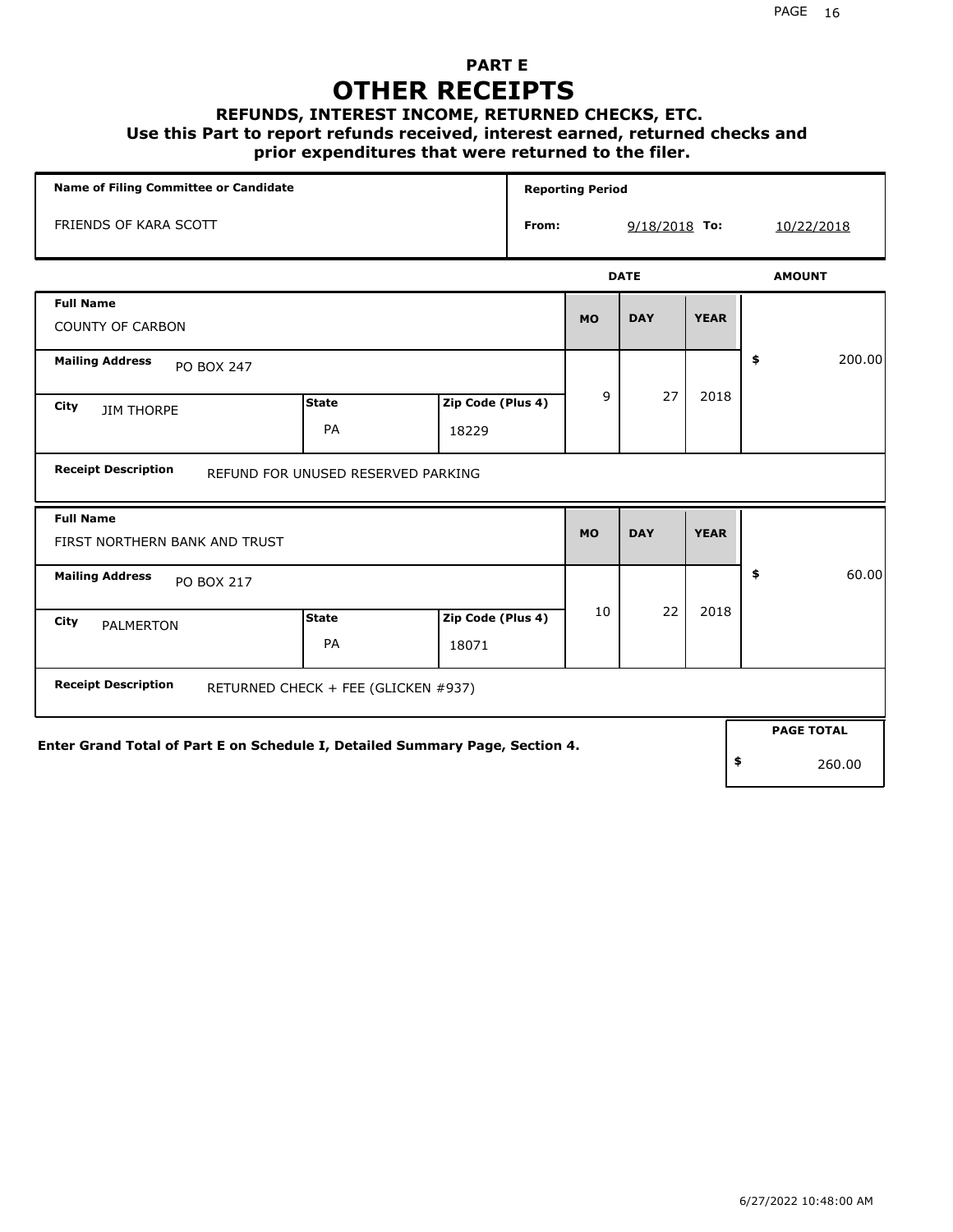### **SCHEDULE II IN-KIND CONTRIBUTIONS AND VALUABLE THINGS RECEIVED USE THIS SCHEDULE TO REPORT ALL IN-KIND CONTRIBUTIONS OF VALUABLE THINGS**

### **DURING THE REPORTING PERIOD.**

**Detailed Summary Page**

| <b>Name of Filing Committee or Candidate</b>                                                                                                                                | <b>Reporting Period</b> |                 |            |  |  |  |  |  |  |
|-----------------------------------------------------------------------------------------------------------------------------------------------------------------------------|-------------------------|-----------------|------------|--|--|--|--|--|--|
| FRIENDS OF KARA SCOTT                                                                                                                                                       | From:                   | $9/18/2018$ To: | 10/22/2018 |  |  |  |  |  |  |
| 1. UNITEMIZED IN-KIND CONTRIBUTIONS RECEIVED - VALUE OF \$50.00 OR LESS PER CONTRIBUTOR                                                                                     |                         |                 |            |  |  |  |  |  |  |
| <b>TOTAL for the Reporting Period</b>                                                                                                                                       | (1)                     | \$              | 0.00       |  |  |  |  |  |  |
| 2. IN-KIND CONTRIBUTIONS RECEIVED - VALUE OF \$50.01 TO \$250.00 (FROM PART F)                                                                                              |                         |                 |            |  |  |  |  |  |  |
| <b>TOTAL for the Reporting Period</b>                                                                                                                                       | (2)                     | \$              | 215.38     |  |  |  |  |  |  |
| 3. IN-KIND CONTRIBUTION RECIEVED - VALUE OVER \$250.00 (FROM PART G)                                                                                                        |                         |                 |            |  |  |  |  |  |  |
| <b>TOTAL for the Reporting Period</b>                                                                                                                                       | (3)                     | \$              | 0.00       |  |  |  |  |  |  |
| TOTAL VALUE OF IN-KIND CONTRIBUTIONS DURING THIS REPORTING PERIOD (Add and enter<br>amount totals from Boxes 1,2, and 3; also enter on Page 1, Reports Cover Page, Item F.) |                         | \$              | 215.38     |  |  |  |  |  |  |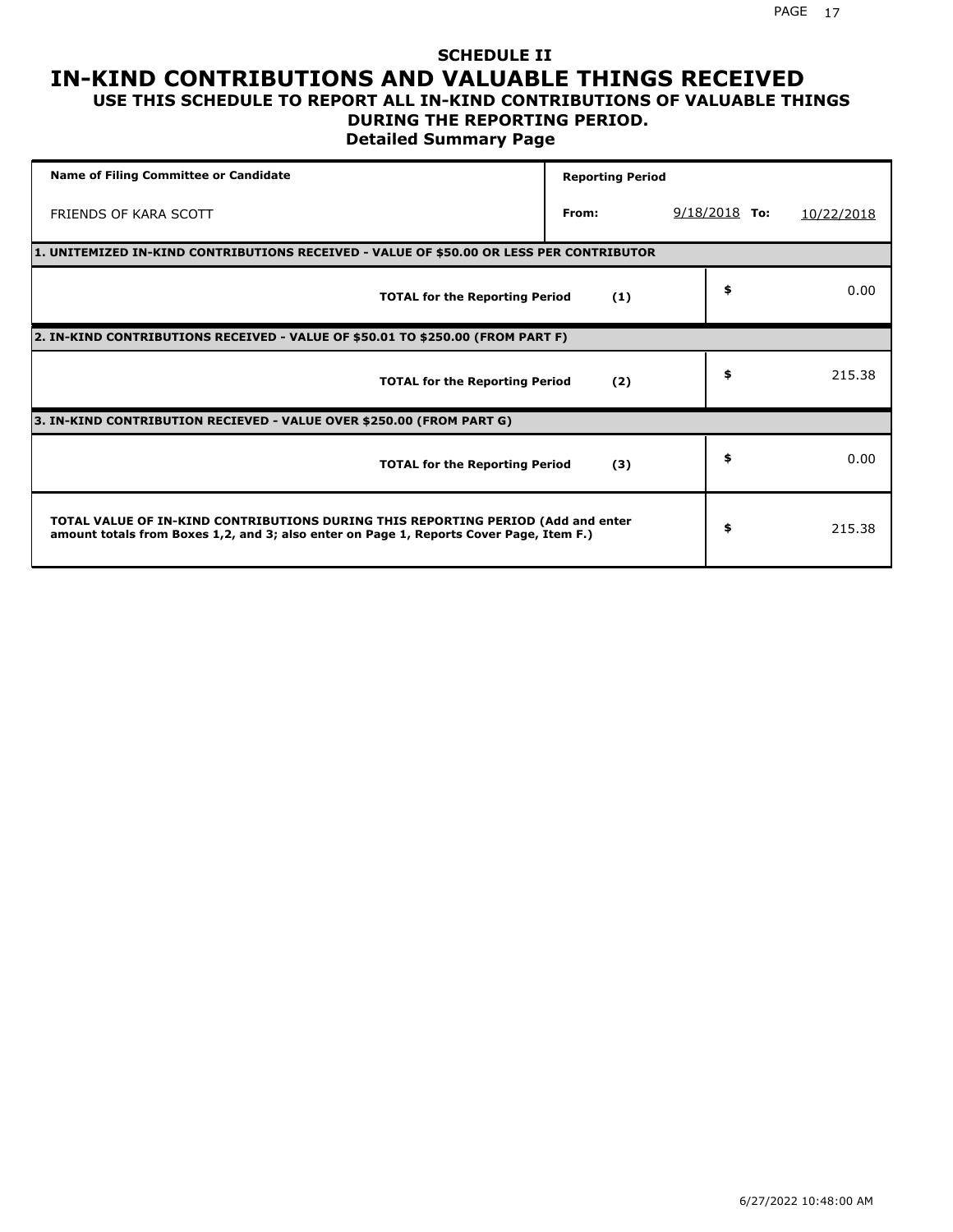## **SCHEDULE II PART F IN-KIND CONTRIBUTIONS RECEIVED**

**VALUE OF \$50.01 TO \$250.00**

| Name of Filing Committee or Candidate                                                    |              |                                     |                          | <b>Reporting Period</b> |             |    |                   |  |
|------------------------------------------------------------------------------------------|--------------|-------------------------------------|--------------------------|-------------------------|-------------|----|-------------------|--|
| FRIENDS OF KARA SCOTT                                                                    |              |                                     | From:<br>$9/18/2018$ To: |                         |             |    | 10/22/2018        |  |
|                                                                                          |              |                                     |                          | <b>DATE</b>             |             |    | <b>AMOUNT</b>     |  |
| <b>Full Name of Contributor</b><br>TINA M. SMITH-HENNINGER                               |              |                                     | <b>MO</b>                | <b>DAY</b>              | <b>YEAR</b> |    |                   |  |
| <b>Mailing Address</b><br>3927 FOREST INN ROAD                                           |              |                                     | 8                        | 25                      | 2018        | \$ | 18.02             |  |
| City<br>AQUASHICOLA                                                                      | <b>State</b> | Zip Code (Plus 4)                   |                          |                         |             |    |                   |  |
|                                                                                          | PA           | 18012                               |                          |                         |             |    |                   |  |
| <b>Full Name of Contributor</b><br>TINA M. SMITH-HENNINGER                               |              |                                     | <b>MO</b>                | <b>DAY</b>              | <b>YEAR</b> |    |                   |  |
| <b>Mailing Address</b><br>3927 FOREST INN ROAD                                           |              |                                     | 8                        | 31                      | 2018        | \$ | 197.36            |  |
| City<br>AQUASHICOLA                                                                      | <b>State</b> | Zip Code (Plus 4)                   |                          |                         |             |    |                   |  |
|                                                                                          | PA           | 18012                               |                          |                         |             |    |                   |  |
| <b>Description of Contribution:</b>                                                      |              | INVITATIONS TO FUNDRAISER (STAPLES) |                          |                         |             |    |                   |  |
| Enter Grand Total of Part F on Schedule II, In-Kind Contributions Detailed Summary Page, |              |                                     |                          |                         |             |    | <b>PAGE TOTAL</b> |  |
| Section 2.                                                                               |              |                                     |                          |                         |             | \$ | 215.38            |  |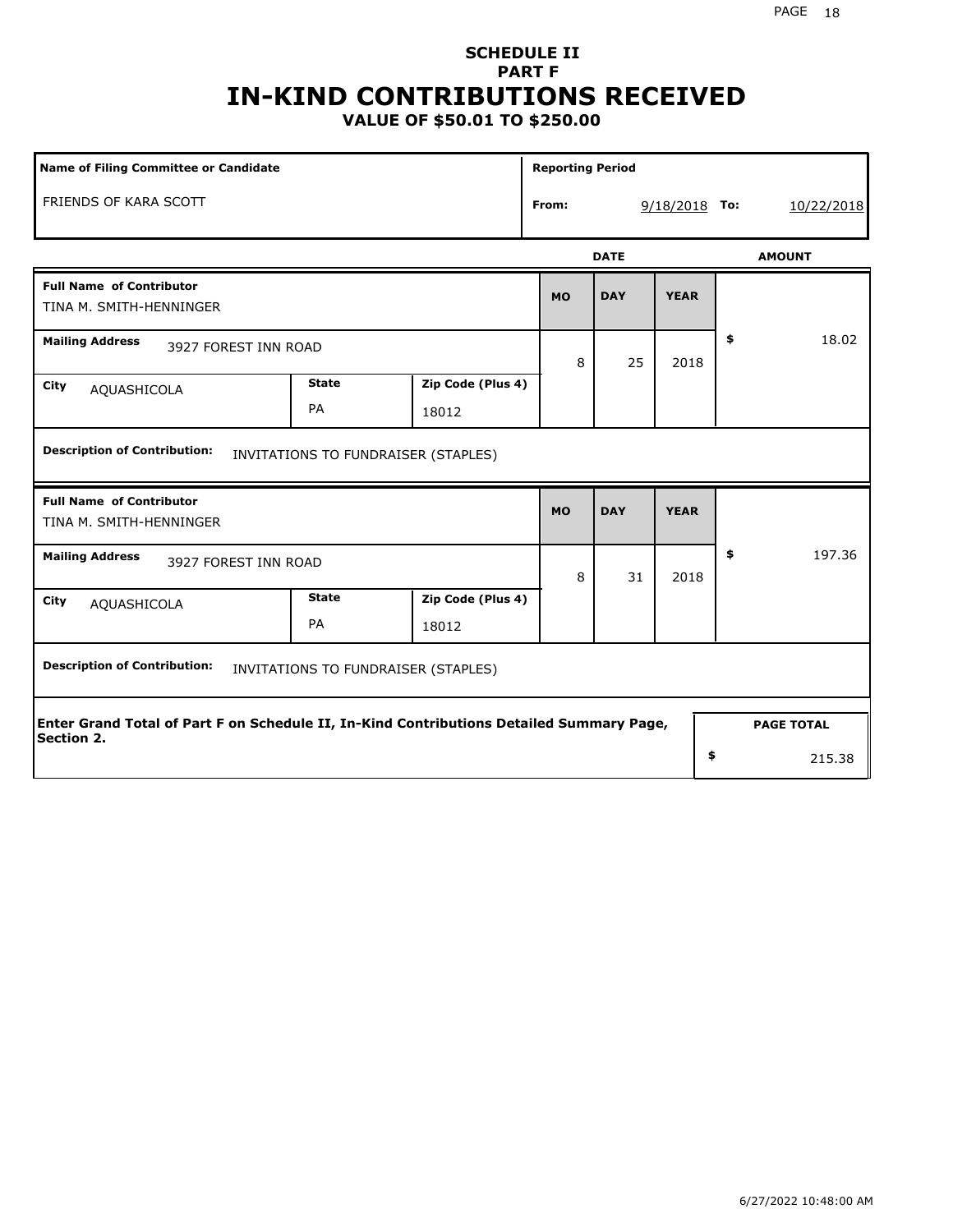### **SCHEDULE II PART G IN-KIND CONTRIBUTIONS RECEIVED VALUE OVER \$250.00**

| Name of Filing Committee or Candidate                                 |              |      |                  |              | <b>Reporting Period</b> |                     |             |                                    |    |               |
|-----------------------------------------------------------------------|--------------|------|------------------|--------------|-------------------------|---------------------|-------------|------------------------------------|----|---------------|
|                                                                       |              |      |                  |              |                         | From:<br>To:        |             |                                    |    |               |
|                                                                       |              |      |                  |              |                         |                     | <b>DATE</b> |                                    |    | <b>AMOUNT</b> |
| <b>Full Name of Contributor</b>                                       |              |      |                  |              |                         | <b>MO</b>           | <b>DAY</b>  | <b>YEAR</b>                        |    |               |
| <b>Mailing Address</b>                                                |              |      |                  |              |                         |                     |             |                                    | \$ | 0.00          |
| City                                                                  | <b>State</b> |      | Zip Code(Plus 4) |              |                         |                     |             |                                    |    |               |
| <b>Employer of Contributor</b>                                        |              |      |                  |              | <b>Occupation</b>       |                     |             |                                    |    |               |
| <b>Employer Mailing Address/Principal Place of</b><br><b>Business</b> |              | City |                  | <b>State</b> |                         | Zip Code(Plus<br>4) |             | <b>Description of Contribution</b> |    |               |

| <b>Enter Grand Total of Part G on Schedule II, In-Kind Contributions Detailed</b> |  | <b>PAGE TOTAL</b> |
|-----------------------------------------------------------------------------------|--|-------------------|
| <b>Summary Page, Section 3.</b>                                                   |  | 0.00              |
|                                                                                   |  |                   |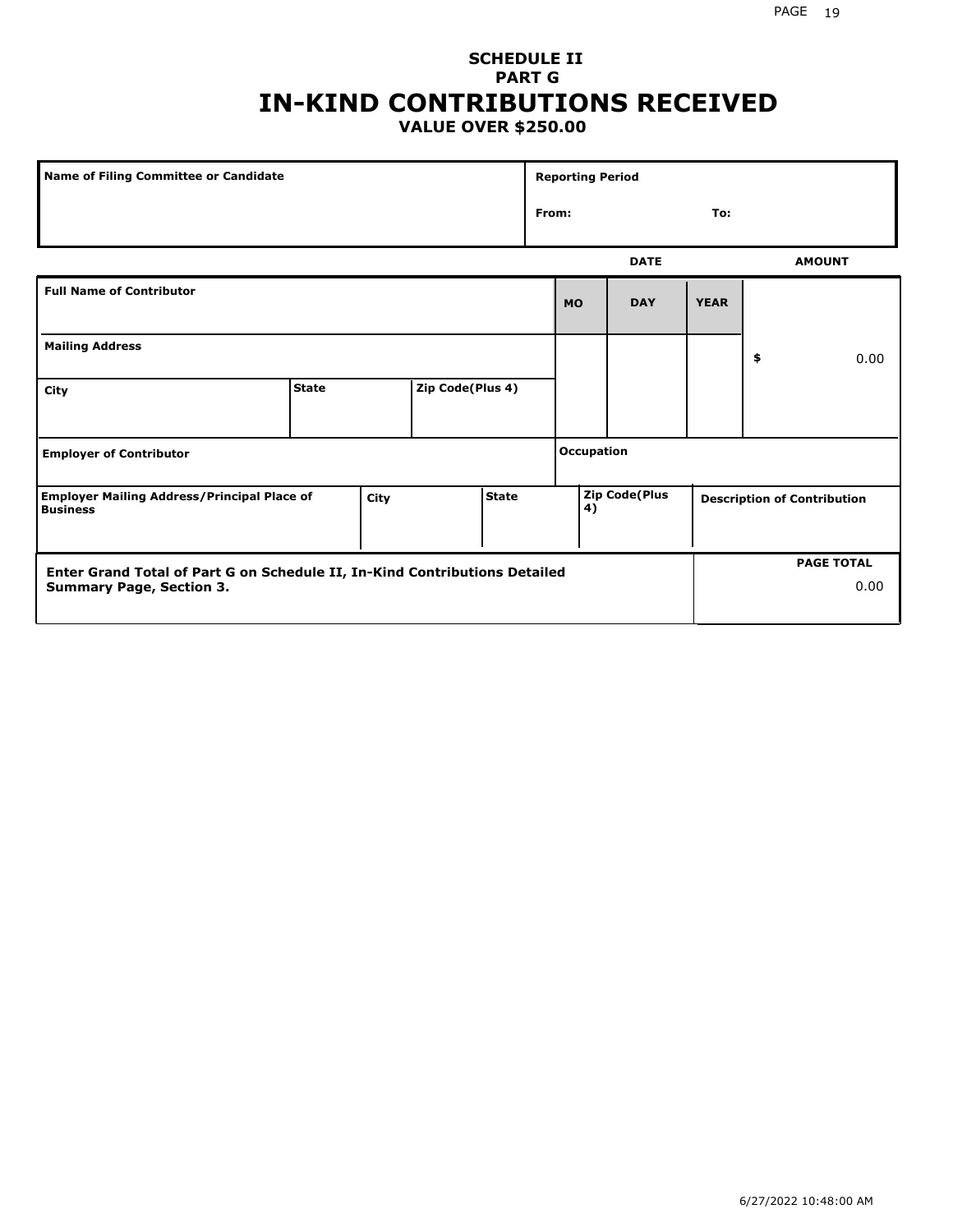# **SCHEDULE III STATEMENT OF EXPENDITURES**

| Name of Filing Committee or Candidate                            | <b>Reporting Period</b>                                    |                                                                 |                                                        |                                                                   |             |     |               |  |
|------------------------------------------------------------------|------------------------------------------------------------|-----------------------------------------------------------------|--------------------------------------------------------|-------------------------------------------------------------------|-------------|-----|---------------|--|
| FRIENDS OF KARA SCOTT                                            |                                                            |                                                                 | From                                                   |                                                                   | 9/18/2018   | To: | 10/22/2018    |  |
|                                                                  |                                                            |                                                                 |                                                        | <b>DATE</b>                                                       |             |     | <b>AMOUNT</b> |  |
| <b>To Whom Paid</b><br>SONICPRINT.COM/GO UNION                   |                                                            |                                                                 | <b>MO</b>                                              | <b>DAY</b>                                                        | <b>YEAR</b> |     |               |  |
| <b>Mailing Address</b>                                           | 5018 TAMPA WEST BLVD.<br><b>State</b><br>Zip Code (Plus 4) |                                                                 |                                                        |                                                                   |             | \$  | 403.78        |  |
| City<br><b>TAMPA</b>                                             |                                                            | <b>Description of Expenditure</b><br><b>CAMPAIGN LITERATURE</b> |                                                        |                                                                   |             |     |               |  |
| <b>To Whom Paid</b><br><b>ACTBLUE</b>                            | <b>MO</b>                                                  | <b>DAY</b>                                                      | <b>YEAR</b>                                            |                                                                   |             |     |               |  |
| <b>Mailing Address</b><br>PO BOX 441146                          |                                                            |                                                                 | $\overline{7}$                                         | 1                                                                 | 2018        | \$  | 4.35          |  |
| City<br>SOMERVILLE                                               | <b>State</b><br>MA                                         | Zip Code (Plus 4)<br>02144                                      | <b>Description of Expenditure</b><br>SERVICE FEE       |                                                                   |             |     |               |  |
| <b>To Whom Paid</b><br>CARBON CO. LION/LIONESS FAIR ASSOC., INC. |                                                            |                                                                 | <b>MO</b>                                              | <b>DAY</b>                                                        | <b>YEAR</b> |     |               |  |
| <b>Mailing Address</b><br>PO BOX 633                             |                                                            |                                                                 | $\overline{7}$                                         | 11                                                                | 2018        | \$  | 210.00        |  |
| <b>City</b><br>LEHIGHTON                                         | <b>State</b><br>PA                                         | Zip Code (Plus 4)<br>18235                                      | <b>Description of Expenditure</b><br>FAIR BOOTH + INS. |                                                                   |             |     |               |  |
| <b>To Whom Paid</b><br>SOMERSAULT LETTERPRESS                    |                                                            |                                                                 | <b>MO</b>                                              | <b>DAY</b>                                                        | <b>YEAR</b> |     |               |  |
| <b>Mailing Address</b><br>60 BROADWAY                            |                                                            |                                                                 | 7 <sup>7</sup>                                         | 16                                                                | 2018        | \$  | 300.00        |  |
| City<br><b>JIM THORPE</b>                                        | <b>State</b><br>PA                                         | Zip Code (Plus 4)<br>18229                                      |                                                        | <b>Description of Expenditure</b><br>DEPOSIT FOR GALA INVITATIONS |             |     |               |  |
| <b>To Whom Paid</b><br>LISA KLOTZ, MAUCH CHUNK MUSEUM            |                                                            |                                                                 | <b>MO</b>                                              | <b>DAY</b>                                                        | <b>YEAR</b> |     |               |  |
| <b>Mailing Address</b><br>41 WEST BROADWAY                       |                                                            |                                                                 | $\overline{7}$                                         | 24                                                                | 2018        | \$  | 1,000.00      |  |
| City<br><b>JIM THORPE</b>                                        | <b>State</b><br>PA                                         | Zip Code (Plus 4)<br>18229                                      |                                                        | <b>Description of Expenditure</b><br>DEPOSIT FOR VENUE            |             |     |               |  |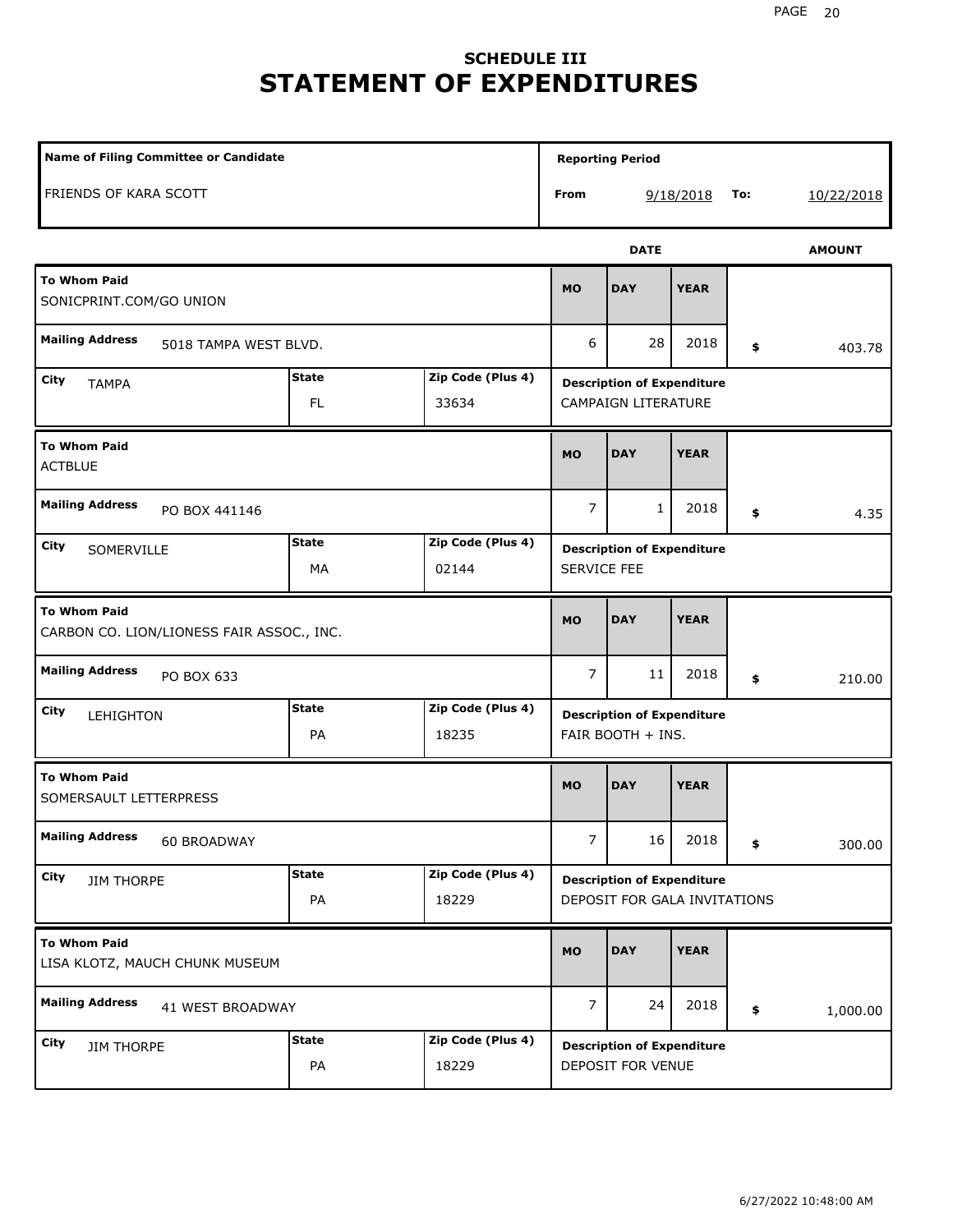| <b>To Whom Paid</b><br><b>ACTBLUE</b>         |                                |              |                                   | <b>MO</b>                         | <b>DAY</b>                                                        | <b>YEAR</b> |    |        |  |  |  |
|-----------------------------------------------|--------------------------------|--------------|-----------------------------------|-----------------------------------|-------------------------------------------------------------------|-------------|----|--------|--|--|--|
| <b>Mailing Address</b>                        | PO BOX 441146                  |              |                                   | 8                                 | $\mathbf{1}$                                                      | 2018        | \$ | 17.25  |  |  |  |
| City<br>SOMERVILLE                            |                                | <b>State</b> | Zip Code (Plus 4)                 | <b>Description of Expenditure</b> |                                                                   |             |    |        |  |  |  |
|                                               |                                | MA           | 02144                             | SERVICE FEE                       |                                                                   |             |    |        |  |  |  |
| <b>To Whom Paid</b>                           | UNITED STATES POSTAL SERVICE   |              |                                   | <b>MO</b>                         | <b>DAY</b>                                                        | <b>YEAR</b> |    |        |  |  |  |
| <b>Mailing Address</b><br>600 RAILROAD STREET |                                |              |                                   |                                   | 6                                                                 | 2018        | \$ | 200.00 |  |  |  |
| City<br><b>BOWMANSTOWN</b>                    | Zip Code (Plus 4)              |              | <b>Description of Expenditure</b> |                                   |                                                                   |             |    |        |  |  |  |
|                                               |                                | PA           | 18030                             |                                   | STAMPS FOR GALA INVITATIONS                                       |             |    |        |  |  |  |
| <b>To Whom Paid</b><br>DAWN'S VINYL           |                                |              |                                   | <b>MO</b>                         | <b>DAY</b>                                                        | <b>YEAR</b> |    |        |  |  |  |
| <b>Mailing Address</b>                        | <b>19 WEST SPRUCE STREET</b>   |              |                                   | 8                                 | $\overline{7}$                                                    | 2018        | \$ | 221.62 |  |  |  |
| City<br><b>TAMAQUA</b>                        |                                | <b>State</b> | Zip Code (Plus 4)                 |                                   | <b>Description of Expenditure</b>                                 |             |    |        |  |  |  |
|                                               |                                | PA           | 18252                             |                                   | BANNER, STICKERS, DECAL                                           |             |    |        |  |  |  |
|                                               |                                |              |                                   |                                   |                                                                   |             |    |        |  |  |  |
| <b>To Whom Paid</b><br><b>KERRY PALUMBO</b>   |                                |              |                                   | <b>MO</b>                         | <b>DAY</b>                                                        | <b>YEAR</b> |    |        |  |  |  |
| <b>Mailing Address</b>                        | 393 GRIST MILL ROAD            |              |                                   | 8                                 | 7                                                                 | 2018        | \$ | 223.48 |  |  |  |
| City                                          |                                | State        | Zip Code (Plus 4)                 |                                   |                                                                   |             |    |        |  |  |  |
| LEHIGHTON                                     |                                | PA           | 18235                             |                                   | <b>Description of Expenditure</b><br>REIMBURSEMENT FOR BOOTH SWAG |             |    |        |  |  |  |
| <b>To Whom Paid</b><br>SOMERSAULT LETTERPRESS |                                |              |                                   | <b>MO</b>                         | <b>DAY</b>                                                        | <b>YEAR</b> |    |        |  |  |  |
| <b>Mailing Address</b>                        | 60 BROADWAY                    |              |                                   | 8                                 | 9                                                                 | 2018        | \$ | 300.00 |  |  |  |
| City                                          |                                | <b>State</b> | Zip Code (Plus 4)                 |                                   | <b>Description of Expenditure</b>                                 |             |    |        |  |  |  |
| <b>JIM THORPE</b>                             |                                | PA           | 18229                             |                                   | REMAINDER FOR GALA INVITES                                        |             |    |        |  |  |  |
| <b>To Whom Paid</b>                           | LISA KLOTZ, MAUCH CHUNK MUSEUM |              |                                   | <b>MO</b>                         | <b>DAY</b>                                                        | <b>YEAR</b> |    |        |  |  |  |
| <b>Mailing Address</b>                        | 41 WEST BROADWAY               |              |                                   | 8                                 | 15                                                                | 2018        | \$ | 500.00 |  |  |  |
| City<br><b>JIM THORPE</b>                     |                                | <b>State</b> | Zip Code (Plus 4)                 |                                   | <b>Description of Expenditure</b>                                 |             |    |        |  |  |  |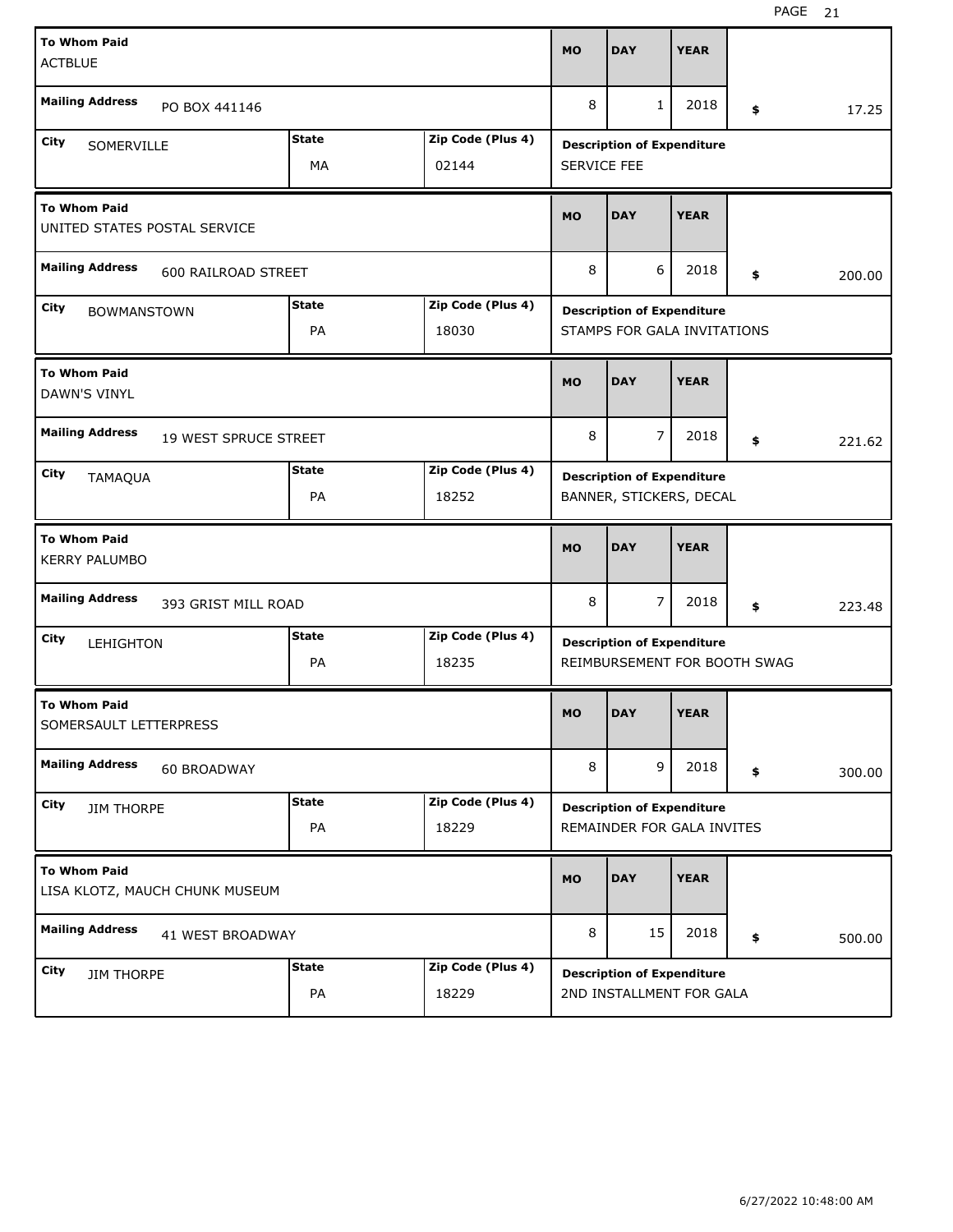| <b>To Whom Paid</b>                                  |                                |                                   |                   | <b>MO</b>                         | <b>DAY</b>                        | <b>YEAR</b> |    |          |  |
|------------------------------------------------------|--------------------------------|-----------------------------------|-------------------|-----------------------------------|-----------------------------------|-------------|----|----------|--|
| <b>ACTBLUE</b>                                       |                                |                                   |                   |                                   |                                   |             |    |          |  |
| <b>Mailing Address</b>                               | PO BOX 441146                  |                                   |                   | 9                                 | $\mathbf{1}$                      | 2018        | \$ | 0.83     |  |
| City<br>SOMERVILLE                                   |                                | <b>State</b>                      | Zip Code (Plus 4) | <b>Description of Expenditure</b> |                                   |             |    |          |  |
|                                                      |                                | MA                                | 02144             | SERVICE FEE                       |                                   |             |    |          |  |
| <b>To Whom Paid</b><br>GOOGLE, LLC                   | <b>MO</b>                      | <b>DAY</b>                        | <b>YEAR</b>       |                                   |                                   |             |    |          |  |
| <b>Mailing Address</b><br>1600 AMPHITHEATRE PARKWAY  |                                |                                   |                   |                                   | 4                                 | 2018        | \$ | 12.00    |  |
| City<br>MOUNTAIN VIEW                                |                                | <b>Description of Expenditure</b> |                   |                                   |                                   |             |    |          |  |
|                                                      |                                | CA                                | 94043             | <b>DOMAIN FEE</b>                 |                                   |             |    |          |  |
| <b>To Whom Paid</b><br>SONICPRINT.COM/GO UNION       |                                |                                   |                   | <b>MO</b>                         | <b>DAY</b>                        | <b>YEAR</b> |    |          |  |
| <b>Mailing Address</b>                               | 5018 TAMPA WEST BLVD.          |                                   |                   | 9                                 | $\overline{4}$                    | 2018        | \$ | 1,495.00 |  |
| City<br><b>TAMPA</b>                                 |                                | <b>State</b>                      | Zip Code (Plus 4) |                                   | <b>Description of Expenditure</b> |             |    |          |  |
| FL.<br>33634                                         |                                |                                   |                   |                                   | YARD SIGNS                        |             |    |          |  |
| <b>To Whom Paid</b><br>CARBON CO. BOARD OF ELECTIONS |                                |                                   |                   |                                   |                                   |             |    |          |  |
|                                                      |                                |                                   |                   | <b>MO</b>                         | <b>DAY</b>                        | <b>YEAR</b> |    |          |  |
| <b>Mailing Address</b>                               | 76 SUSQUEHANNA STREET          |                                   |                   | 9                                 | 5                                 | 2018        | \$ | 1.00     |  |
| City<br><b>JIM THORPE</b>                            |                                | State                             | Zip Code (Plus 4) |                                   | <b>Description of Expenditure</b> |             |    |          |  |
|                                                      |                                | PA                                | 18229             |                                   | <b>VOTER TURNOUT REPORT</b>       |             |    |          |  |
| <b>To Whom Paid</b><br>UNITED STATES POSTAL SERVICE  |                                |                                   |                   | <b>MO</b>                         | <b>DAY</b>                        | <b>YEAR</b> |    |          |  |
| <b>Mailing Address</b>                               | 600 RAILROAD STREET            |                                   |                   | 9                                 | 6                                 | 2018        | \$ | 50.00    |  |
| City<br><b>BOWMANSTOWN</b>                           |                                | <b>State</b>                      | Zip Code (Plus 4) |                                   | <b>Description of Expenditure</b> |             |    |          |  |
|                                                      |                                | PA                                | 18030             | <b>STAMPS</b>                     |                                   |             |    |          |  |
| <b>To Whom Paid</b>                                  | LISA KLOTZ, MAUCH CHUNK MUSEUM |                                   |                   | <b>MO</b>                         | <b>DAY</b>                        | <b>YEAR</b> |    |          |  |
| <b>Mailing Address</b>                               | 41 WEST BROADWAY               |                                   |                   | 9                                 | 20                                | 2018        | \$ | 1,000.00 |  |
| City<br><b>JIM THORPE</b>                            |                                | <b>State</b>                      | Zip Code (Plus 4) |                                   | <b>Description of Expenditure</b> |             |    |          |  |

H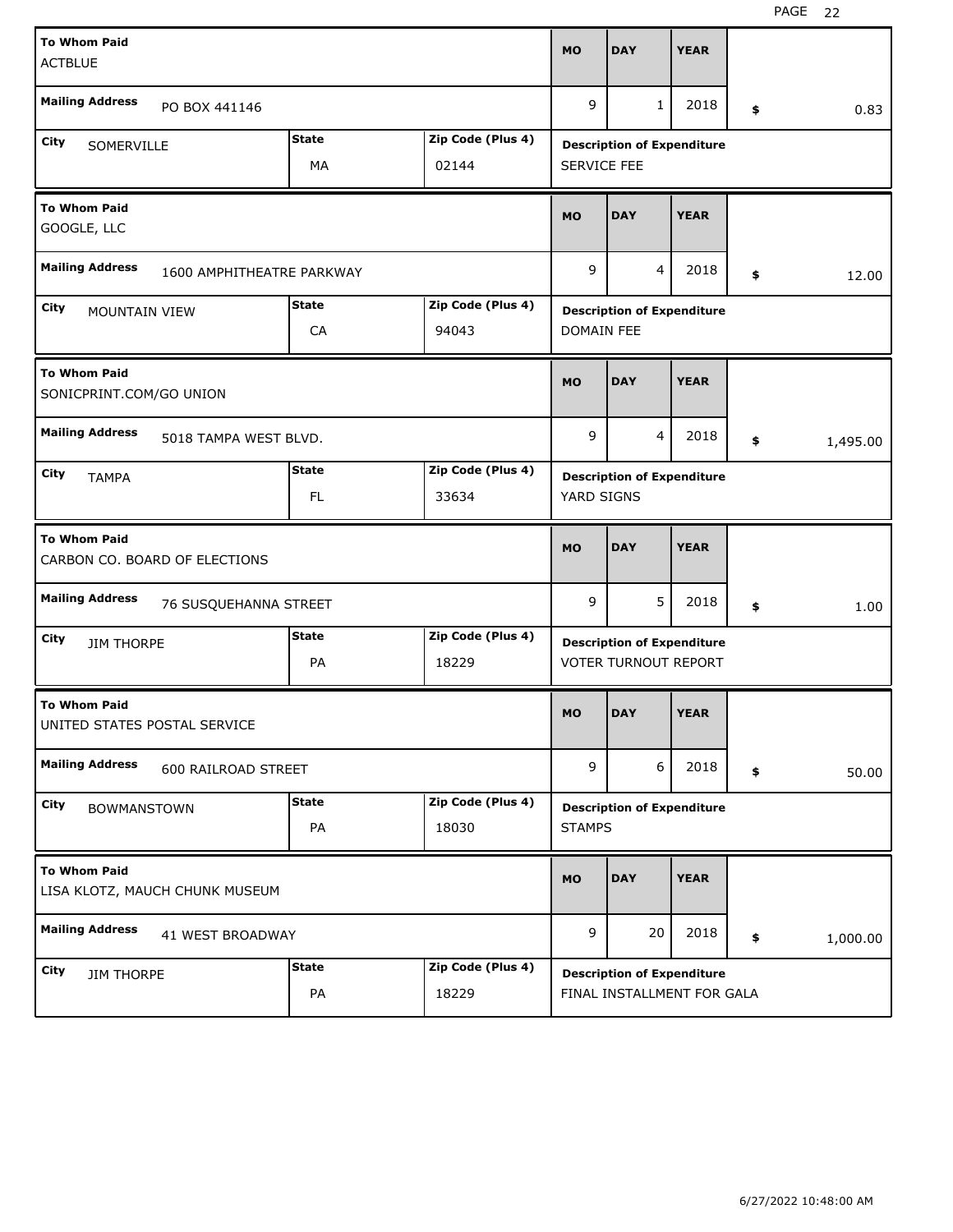| <b>To Whom Paid</b><br>SONICPRINT.COM/GO UNION                 |                                                 |                               |                             |                   | <b>MO</b>   | <b>DAY</b>                                               | <b>YEAR</b> |                |      |
|----------------------------------------------------------------|-------------------------------------------------|-------------------------------|-----------------------------|-------------------|-------------|----------------------------------------------------------|-------------|----------------|------|
|                                                                | <b>Mailing Address</b>                          | 5018 TAMPA WEST BLVD.         |                             |                   | 9           | 24                                                       | 2018        | \$<br>121.10   |      |
| City                                                           | <b>TAMPA</b>                                    |                               | <b>State</b>                | Zip Code (Plus 4) |             | <b>Description of Expenditure</b>                        |             |                |      |
|                                                                |                                                 |                               | FL.                         | 33634             |             | <b>STICKERS FOR PARADES</b>                              |             |                |      |
| <b>To Whom Paid</b><br>DAVID DRURY                             |                                                 |                               |                             |                   |             | <b>DAY</b>                                               | <b>YEAR</b> |                |      |
|                                                                | <b>Mailing Address</b><br><b>646 ONOKO LANE</b> |                               |                             |                   |             | 25                                                       | 2018        | \$<br>75.00    |      |
| <b>State</b><br>Zip Code (Plus 4)<br>City<br><b>JIM THORPE</b> |                                                 |                               |                             |                   |             | <b>Description of Expenditure</b>                        |             |                |      |
|                                                                |                                                 |                               | PA                          | 18229             |             | FEE FOR PIANO PLAYER AT GALA                             |             |                |      |
| <b>To Whom Paid</b>                                            |                                                 | SONICPRINT.COM/GO UNION       |                             |                   | <b>MO</b>   | <b>DAY</b>                                               | <b>YEAR</b> |                |      |
|                                                                | <b>Mailing Address</b>                          | 5018 TAMPA WEST BLVD.         |                             |                   | 9           | 27                                                       | 2018        | \$<br>1,530.00 |      |
| City                                                           |                                                 |                               | <b>State</b>                | Zip Code (Plus 4) |             | <b>Description of Expenditure</b>                        |             |                |      |
|                                                                |                                                 |                               | <b>TAMPA</b><br>FL<br>33634 |                   |             |                                                          |             |                |      |
| <b>To Whom Paid</b><br><b>ACTBLUE</b>                          |                                                 |                               |                             |                   |             |                                                          |             |                |      |
|                                                                |                                                 |                               |                             |                   | <b>MO</b>   | <b>DAY</b>                                               | <b>YEAR</b> |                |      |
|                                                                | <b>Mailing Address</b>                          | PO BOX 441146                 |                             |                   | 10          | $\mathbf{1}$                                             | 2018        | \$             | 2.70 |
|                                                                |                                                 |                               | <b>State</b>                | Zip Code (Plus 4) |             |                                                          |             |                |      |
| City                                                           | SOMERVILLE                                      |                               | МA                          | 02144             | SERVICE FEE | <b>Description of Expenditure</b>                        |             |                |      |
| <b>To Whom Paid</b>                                            |                                                 | LEHIGHTON DOWNTOWN INITIATIVE |                             |                   | <b>MO</b>   | <b>DAY</b>                                               | <b>YEAR</b> |                |      |
|                                                                | <b>Mailing Address</b>                          | PO BOX 503                    |                             |                   | 10          | 3                                                        | 2018        | \$<br>35.00    |      |
|                                                                |                                                 |                               | <b>State</b>                | Zip Code (Plus 4) |             |                                                          |             |                |      |
| City                                                           | LEHIGHTON                                       |                               | PA                          | 18235             |             | <b>Description of Expenditure</b><br>ROCKTOBERFEST BOOTH |             |                |      |
| <b>To Whom Paid</b><br><b>JET SIGNS</b>                        |                                                 |                               |                             |                   | <b>MO</b>   | <b>DAY</b>                                               | <b>YEAR</b> |                |      |
|                                                                | <b>Mailing Address</b>                          | 1099 LITTLE GAP ROAD          |                             |                   | 10          | 5                                                        | 2018        | \$<br>477.00   |      |
| City                                                           | PALMERTON                                       |                               | <b>State</b>                | Zip Code (Plus 4) |             | <b>Description of Expenditure</b>                        |             |                |      |

H